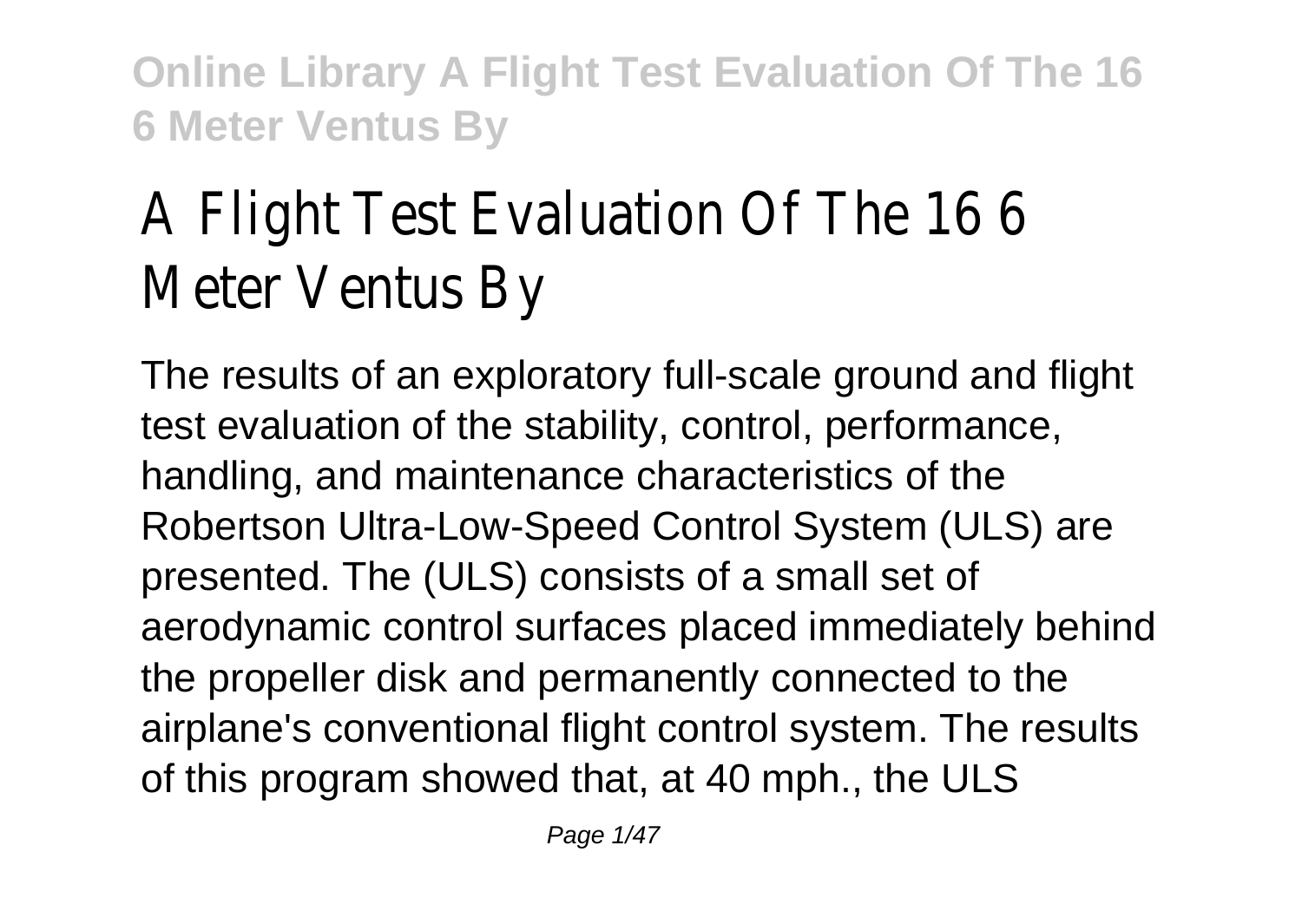increased pitch, yaw, and roll control powers to 256, 280, and 250%, respectively, of basic airplane values. This increase also reduced the airplane's minimum speed from a control-limited 40 to a power-limited 20 mph with an attendant 50% reduction in landing and take-off distance. Glide angle was increased from 10 to 20 degrees through installation of the new system. The ULS installation did not appreciably affect stability or handling qualities, and caused no 'oversensitivity' at maximum speed (168 mph). Test results indicate that the rudimentary ULS system tested is a light, simple, and inexpensive way of generating the powerful low-spped control moments required for V/STOL operation.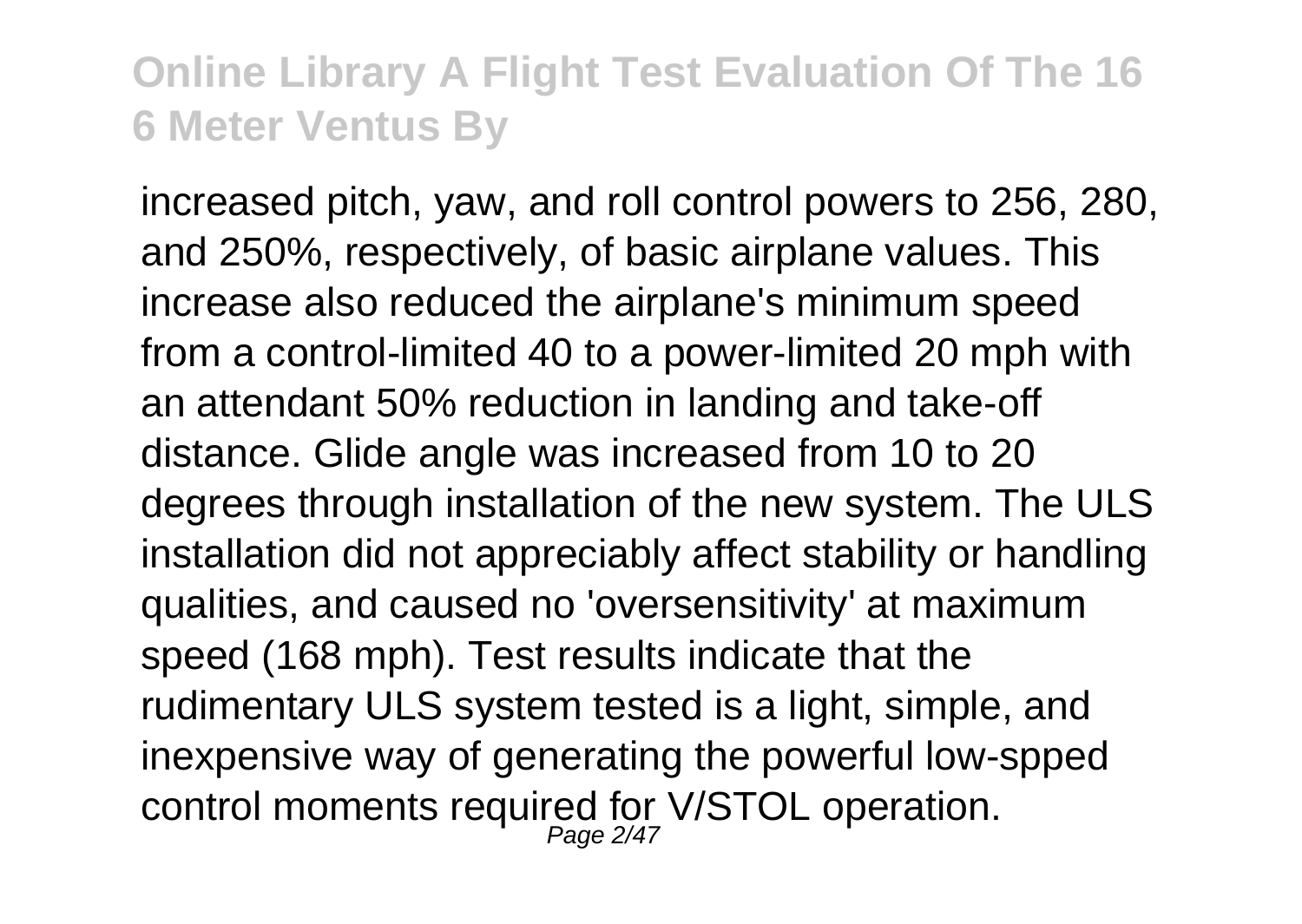(Author).

To date there is no agreed upon definition of mental workload and therefore there is no agreement on how it should be measured. Current workload researchers do seem to agree on at least three aspects of mental workload: it is multidimensional construct, a clear distinction must be maintained between imposed mental load (task load) and the mental load as experienced (subjective load), and the use of subjective ratings should be central to any investigation of workload. On this last point, The President's Task Force on Aircraft Crew Complement made the following recommendations: This technique (task/timeline analysis<br>Page 3/47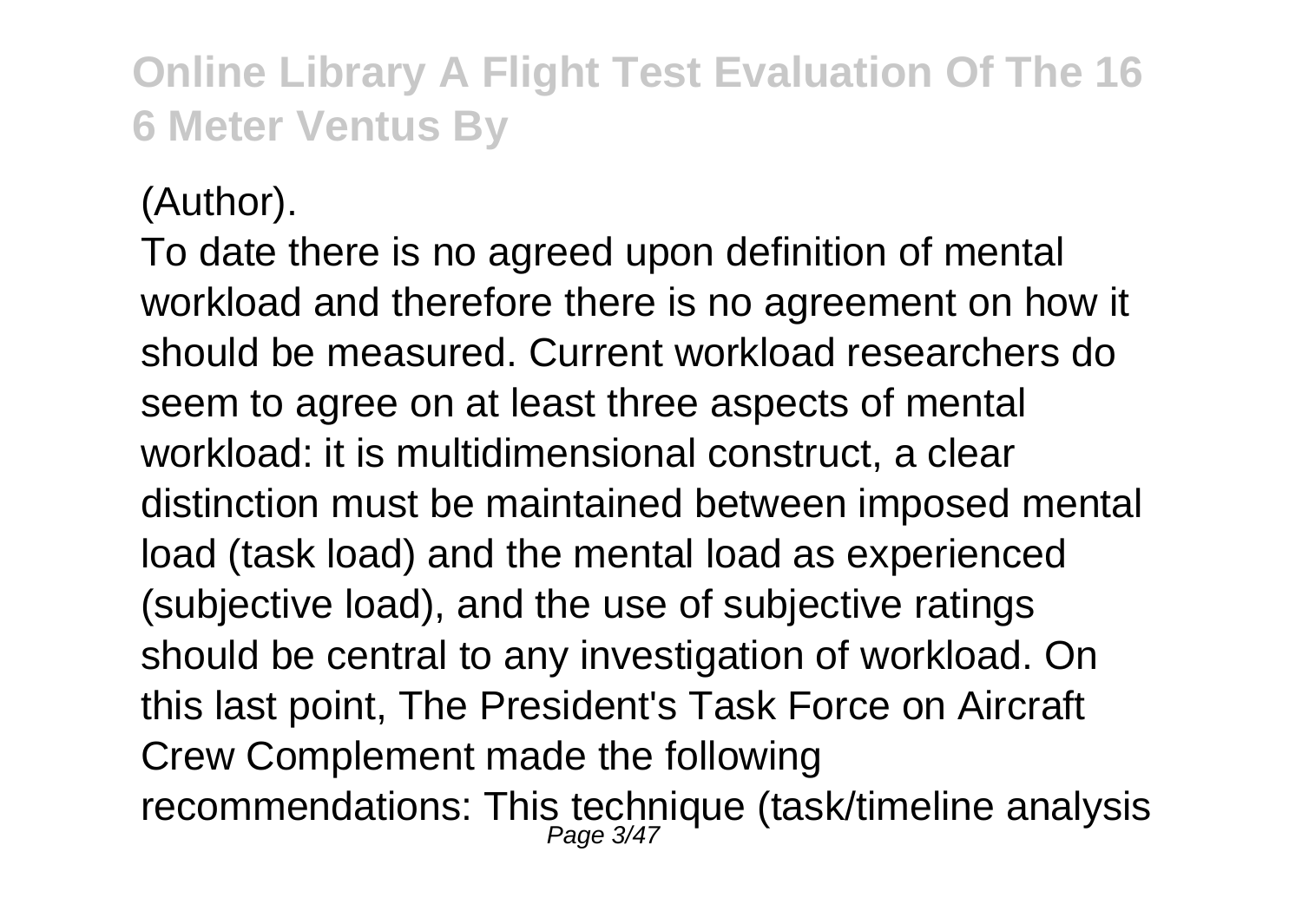based on comparison with previous aircraft designs), supplemented by improved subjective evaluation methods applied by qualified pilots, will offer the best means for demonstrating compliance with faa crew complement criteria. We recommend that FAA incorporate such methods in the tests to be employed for the certification of the B-757 and B-767 aircraft. The paper outlines the Pilot Subjective Evaluation (PSE) process developed by Boeing, in conjunction with the FAA, to supplement the analytical, simulator, and flight test crew workload evaluation techniques used to demonstrate compliance with the minimum crew size requirements of FAR 25.1523 and Appendix D(4).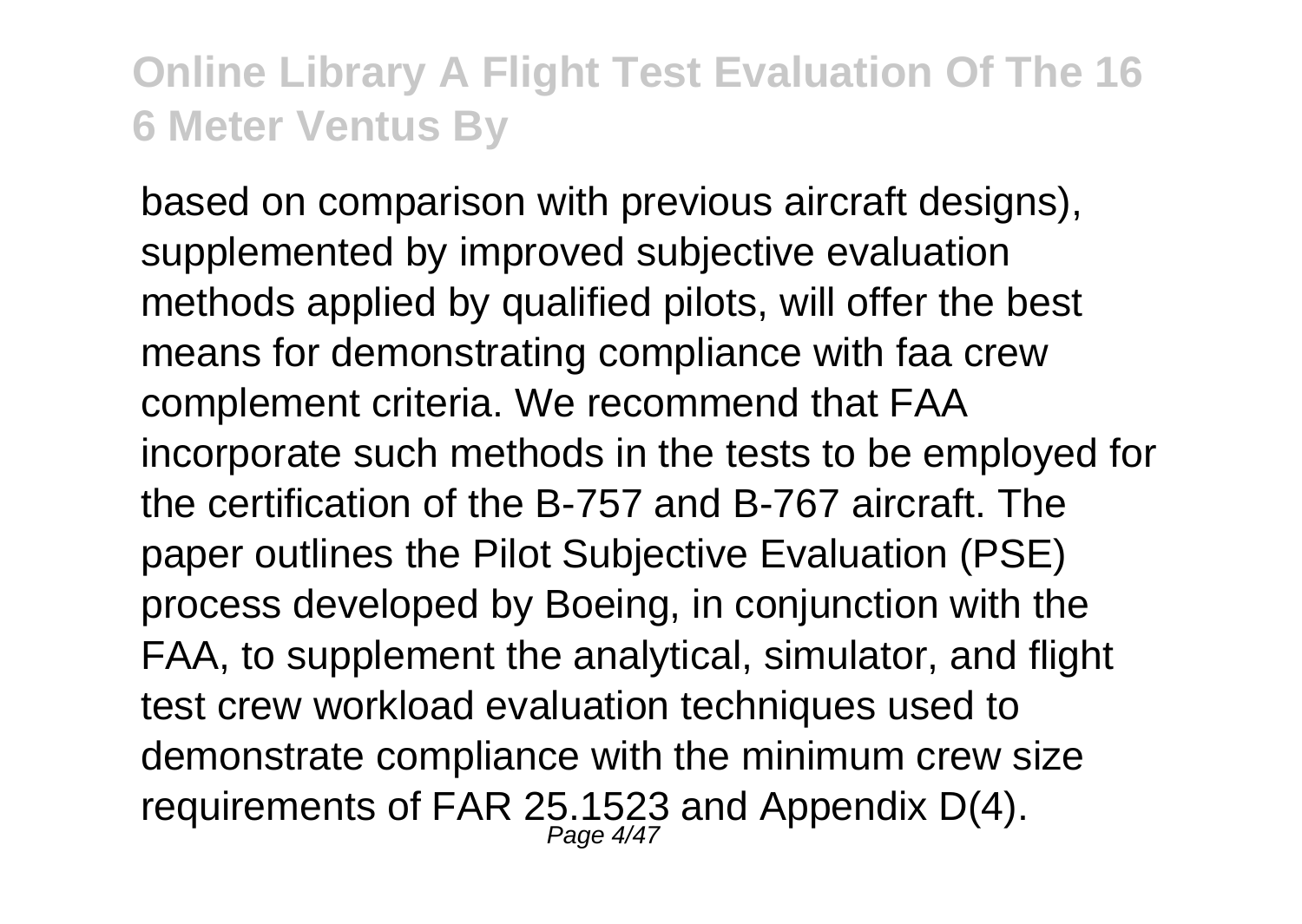The Airborne Information for Lateral Spacing (AILS) concept is designed to support independent parallel approach operations to runways spaced as close as 2,500 feet. This report briefly describes the AILS operational concept and the results of a flight test of one implementation of this concept. The focus of this flight test experiment was to validate a prior simulator study, evaluating pilot performance, pilot acceptability, and minimum miss-distances for the rare situation in which an aircraft on one approach intrudes into the path of an aircraft on the other approach. Although the flight data set was not meant to be a statistically valid sample, the trends acquired in flight followed those of the simulator<br>Page 5/47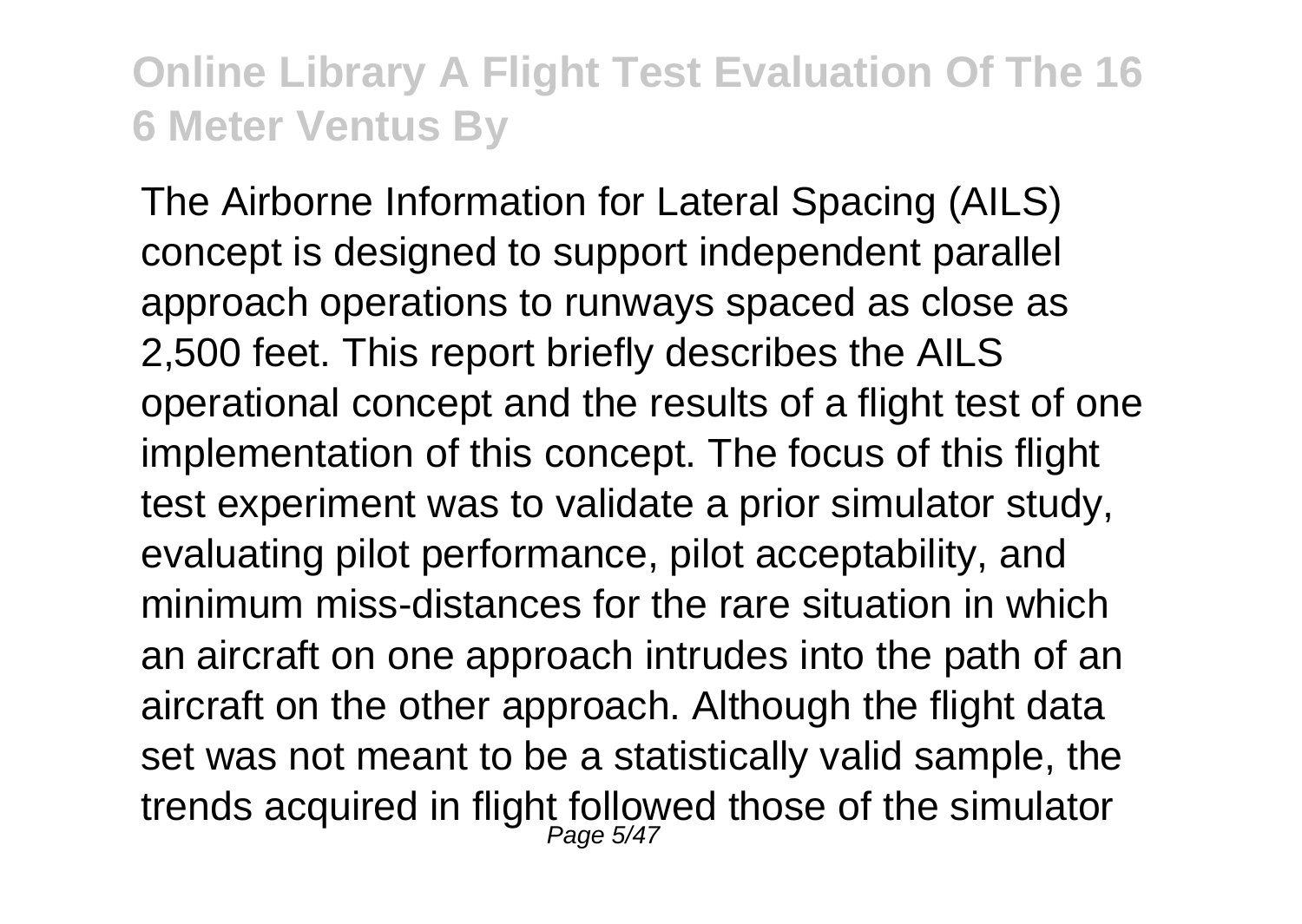and therefore met the intent of validating the findings from the simulator. Results from this study showed that the design-goal mean miss-distance of 1,200 feet to potential collision situations was surpassed with an actual mean miss-distance of 1,859 feet. Pilot reaction times to the alerting system, which was an operational concern, averaged 0.65 seconds, were well below the design goal reaction time of 2.0 seconds. From the results of both of these tests, it can be concluded that this operational concept, with supporting technology and procedures, may provide an operationally viable means for conducting simultaneous, independent instrument approaches to runways spaced as close as 2500 ft.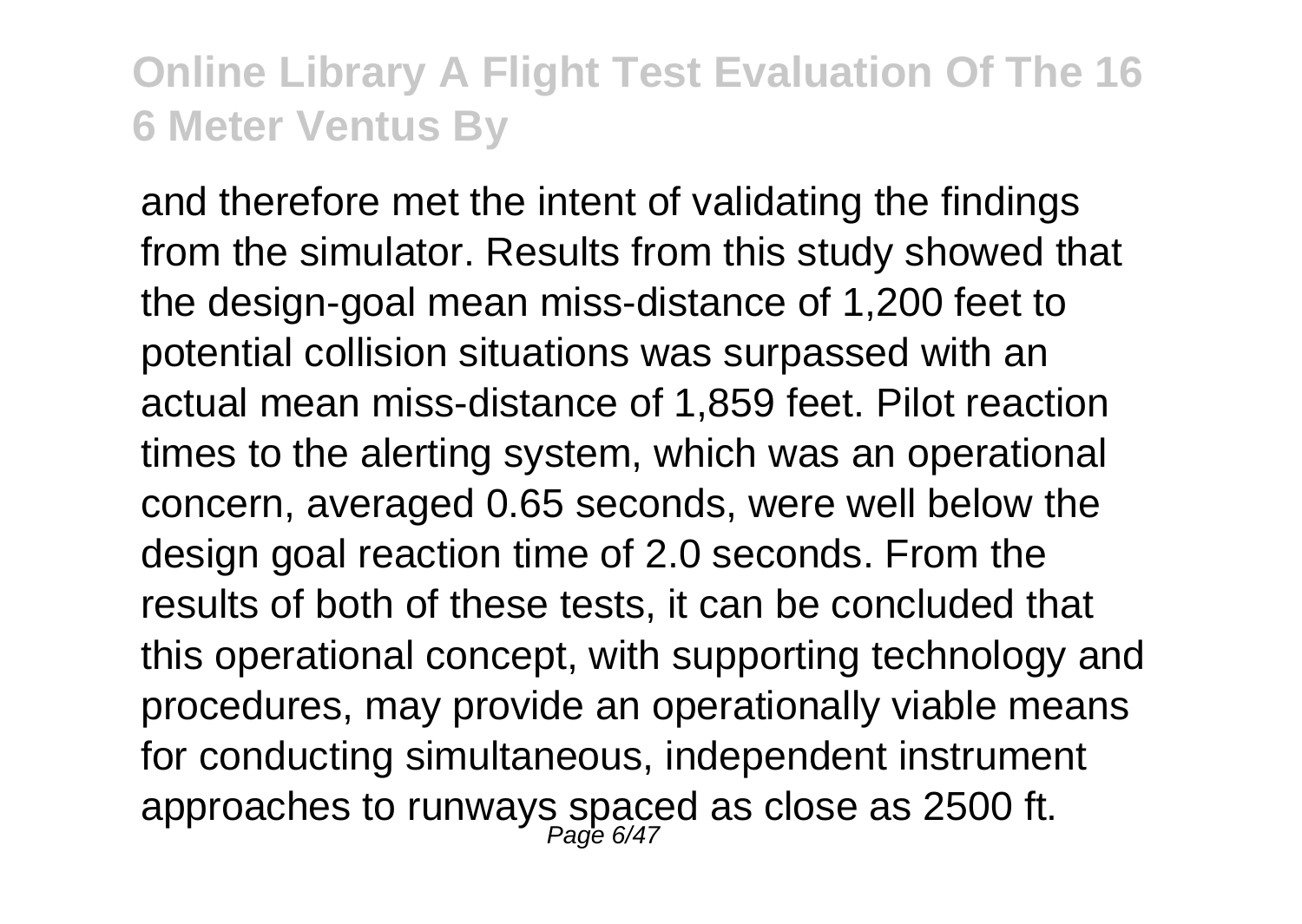Abbott, Terence S. Langley Research Center NASA/TM-2002-211639, NAS 1.15:211639, L-18175 Evaluation of a Wind-tunnel Gust Response Technique Including Correlations with Analytical and Flight Test Results

Survey and Evaluation of Potential Real-Time Interactive Flight Test Facilities for the B-1

Flight Test Evaluation of the OH-58C Main Rotor Blade Erosion Tape

Flight Test Evaluation of Predicted Light Aircraft Drag, Performance, and Stability

Flight tests were carried out to assess the feasibility of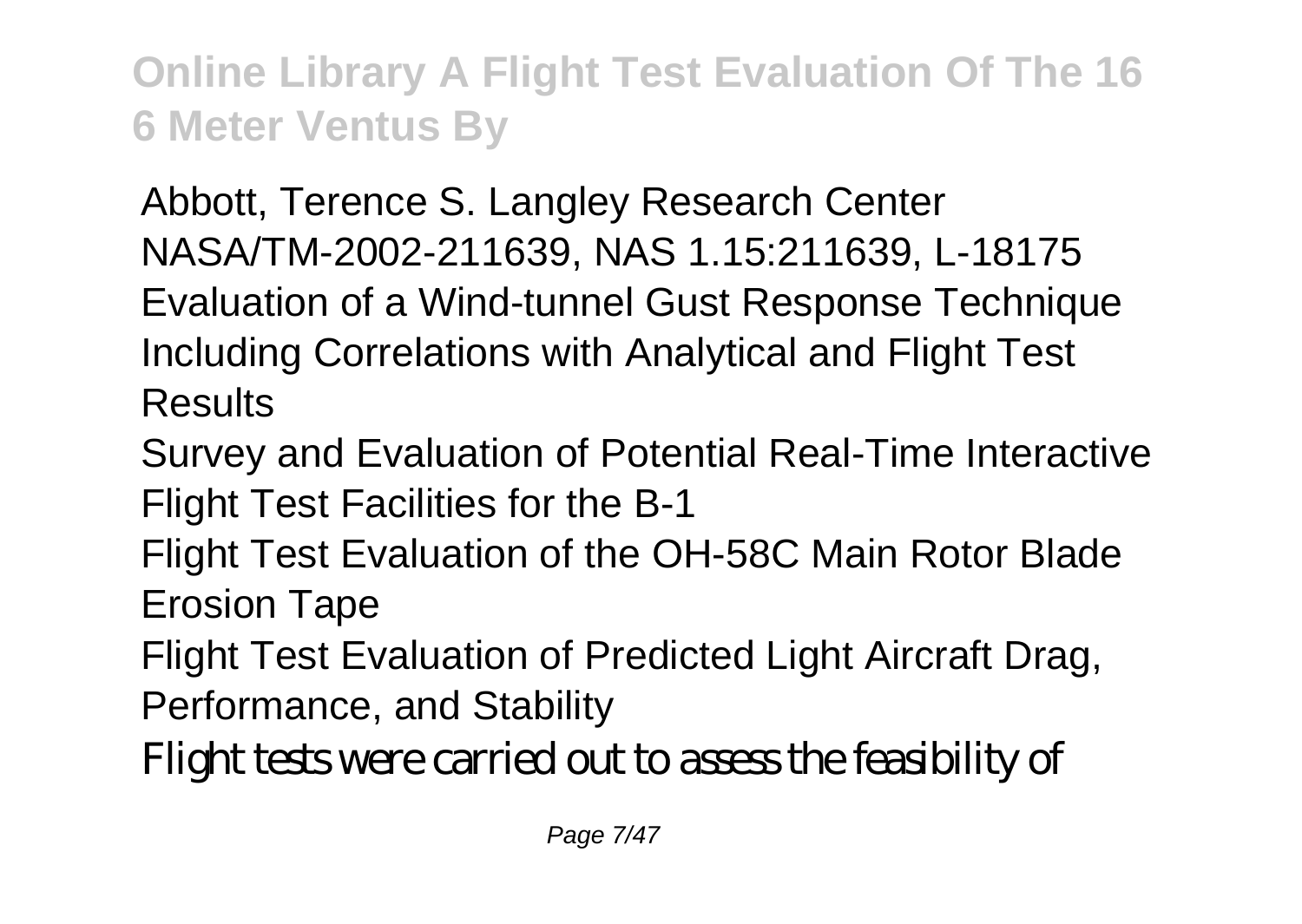piloted steep, curved, and decelerating-approach profiles in powered-lift STOL aircraft. Several STOL control concepts representative of a variety of aircraft were evaluated in conjunction with suitably designed flight directors. The tests were carried out in a real navigation environment, employed special electronic cockpit displays, and included the development of operational procedures considered appropriate to this class of aircraft. Data are presented describing the performance achieved and the control utilization involved in flying 180 deg turning, descending, and decelerating-approach profiles to landing. The results suggest that such moderately complex piloted Page 8/47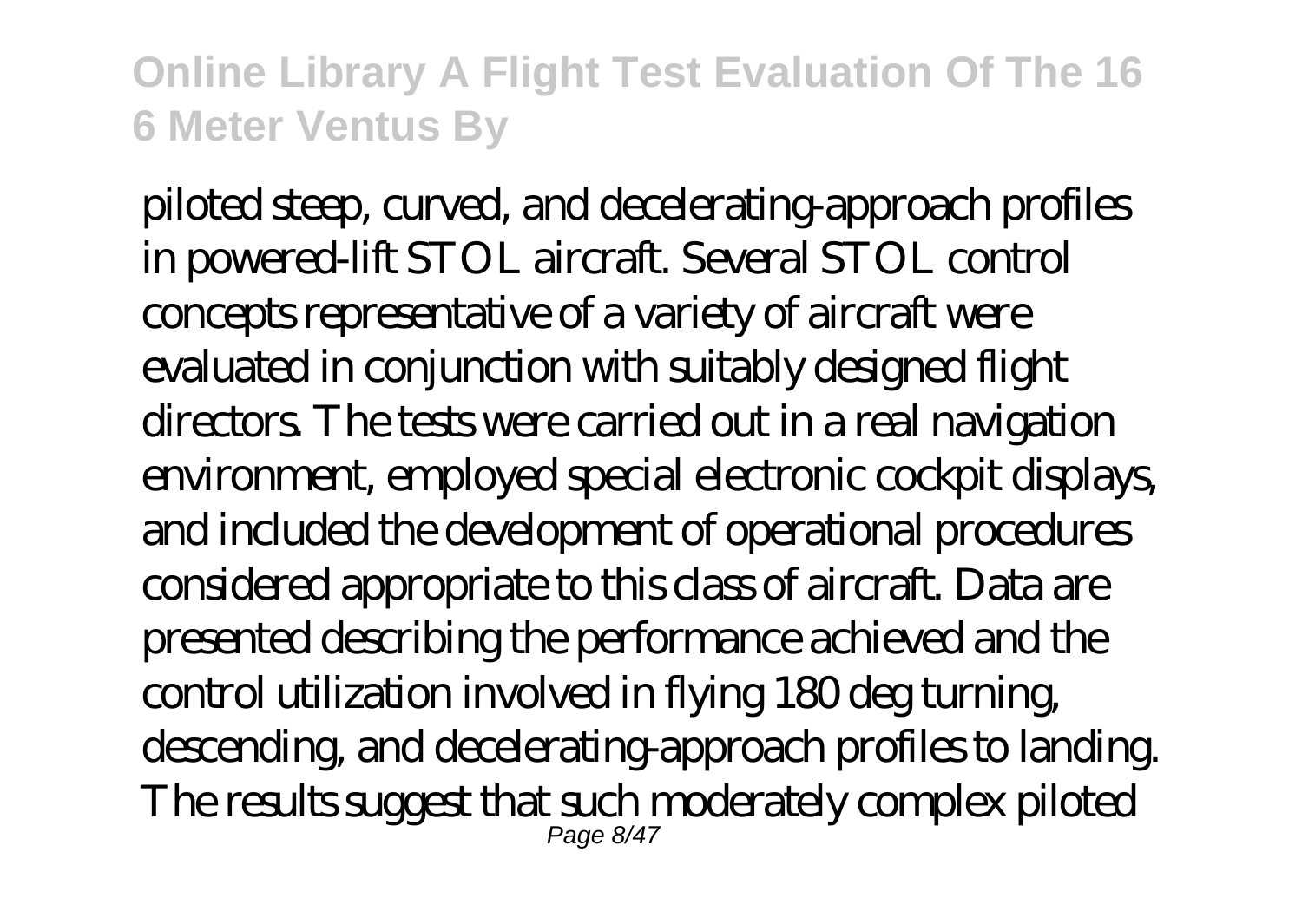instrument approaches may indeed be feasible from a pilot acceptance point of view, given an acceptable navigation environment. Systems with the capability of those used in this experiment can provide the potential of achieving instrument operations on curved, descending, and decelerating landing approaches to weather minima corresponding to CTOL Category II criteria, while also providing a means of realizing more efficient operations during visual flight conditions. (Author). Technology is ever-changing in the field of aircraft avionics and new systems may require a different approach to testing. The Federal Aviation Administration Page 9/47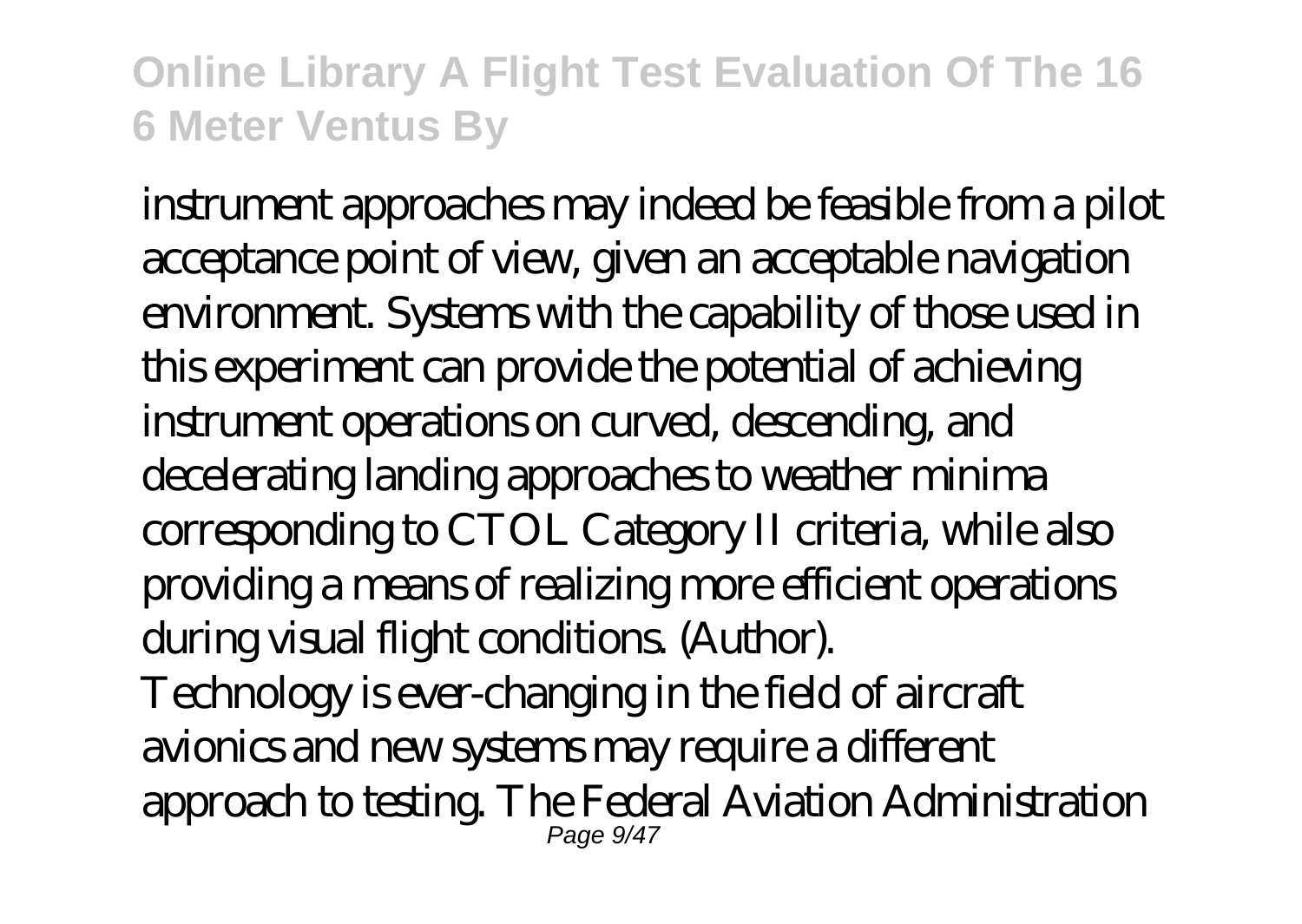(FAA) revises its regulatory material as a result of system updates and therefore requirements for airworthiness testing also need to be updated.Test and Evaluation of Aircraft Avionics and Weapon Systems, 2nd Edition is a unique training book which serves as both a text and practical reference for all personnel involved in avionics and weapons system evaluation and testing, in the air and on the ground. Whether training pilots and personnel or planning to test systems, this book provides readers with the fundamentals and practical information needed to get the job done.

Real-time or real-time interactive flight testing (or Page 10/47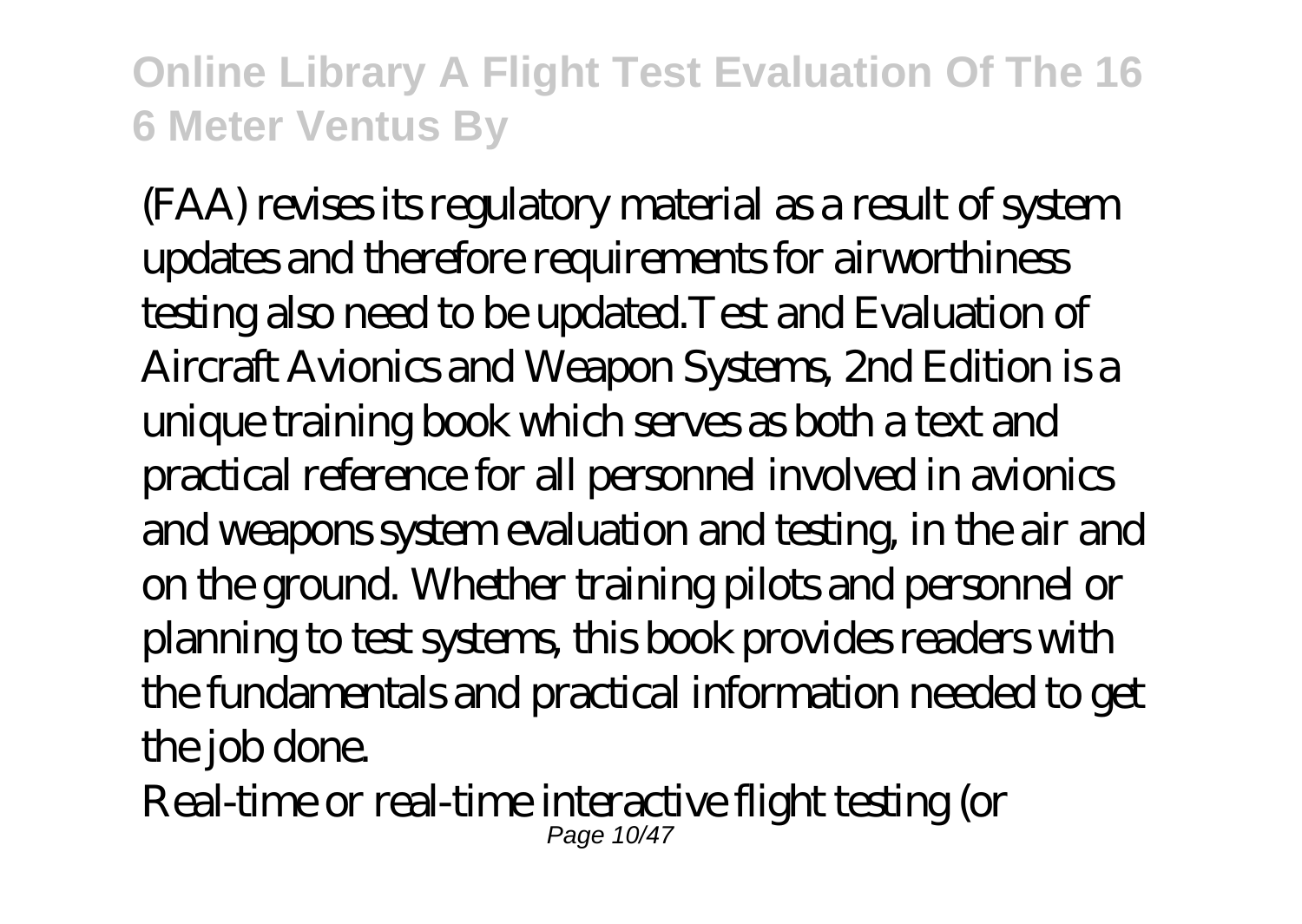displays) is the use of rapidly processed flight test data displayed in a form most effective for engineering evaluation or analysis at a rate permitting interaction between engineering personnel on the ground and the pilot in the test aircraft. The time delays involved in making the computations and absorbing the meaning of the displayed results of a particular test must be small enough to allow the engineer to communicate his satisfaction or concerns to the flight test controller and the pilot soon enough to permit re-testing, modifications, omission of the next step, or proceeding as planned. Typical delays of 1 or 2 minutes could probably be Page 11/47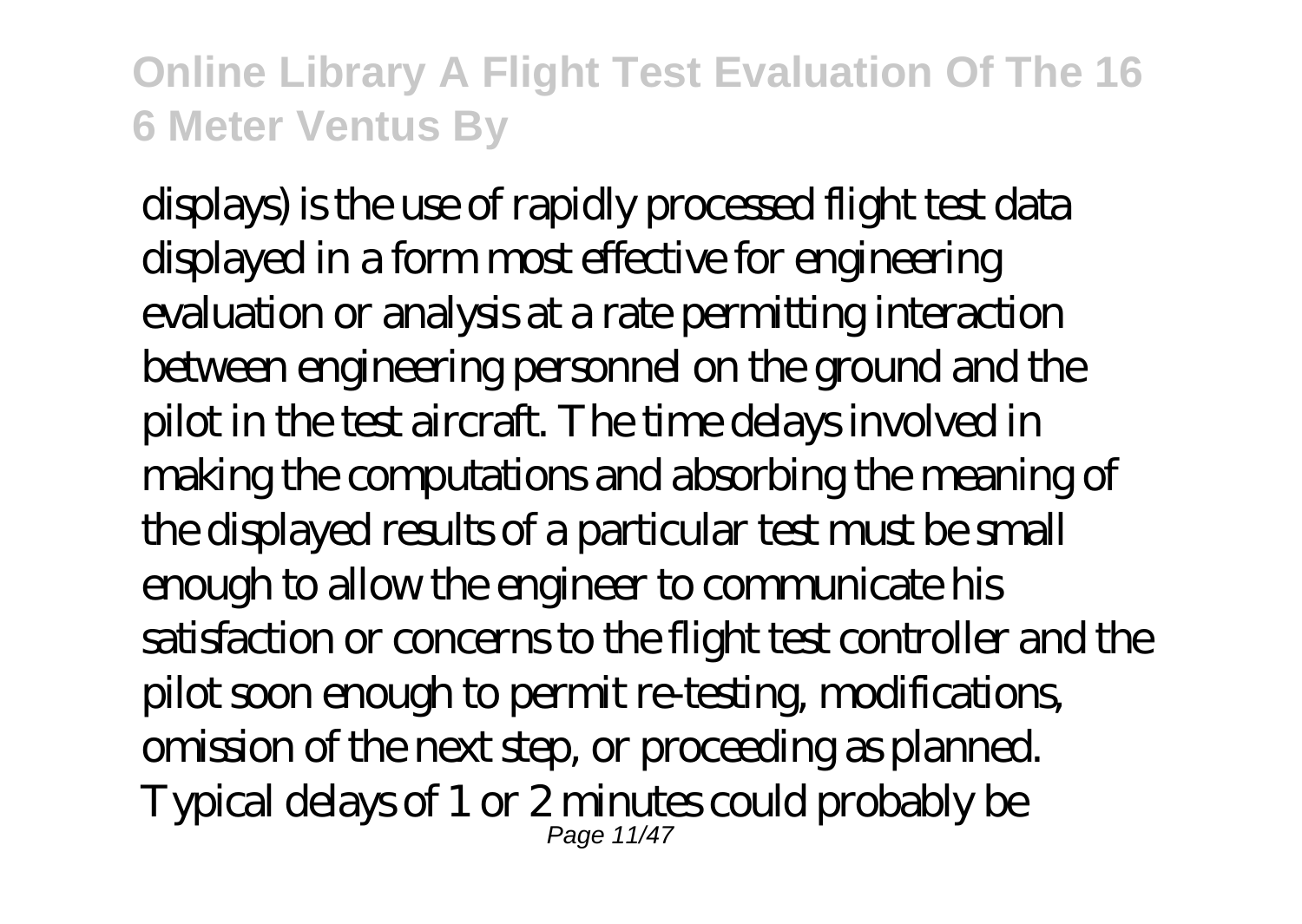tolerated.

Summary of a Flight-test Evaluation of the CL-84 Tiltwing V/STOL Aircraft

Preliminary Supersonic Flight Test Evaluation of

Performance Seeking Control

Development and Evaluation of a Performance Modeling Flight Test Approach Based on Quasi Steady-state **Maneuvers** 

Flight-Test Evaluation of STOL Control and Flight Director Concepts in a Powered-Lift Aircraft Flying Curved Decelerating Approaches (Evaluation Des Essais en Vol D'un Directeur de Vol Et Des Commands D'un Page 12/47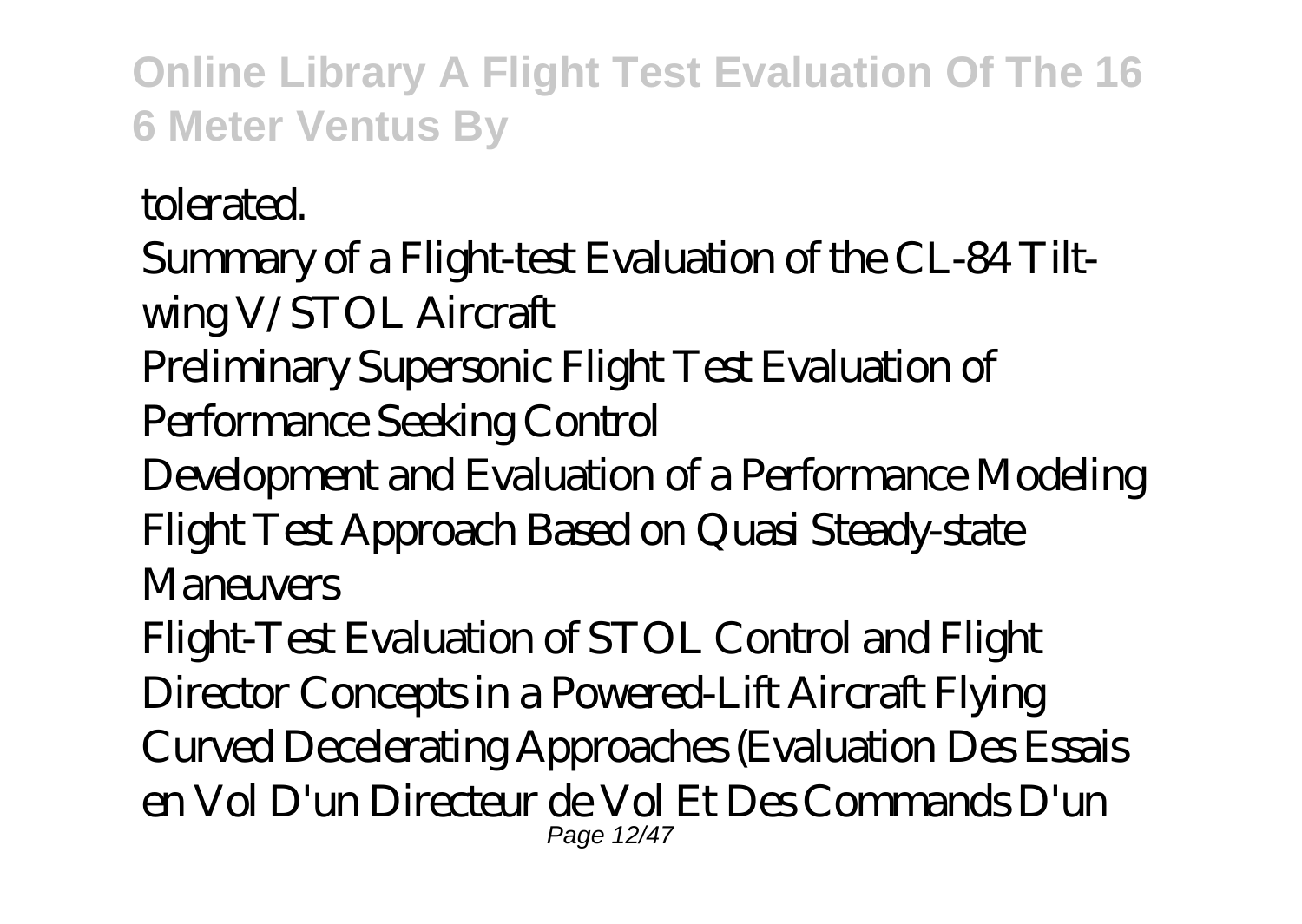## Adac Portance Assistee Evoluanten Approche Curviligne en Deceleration).

Introduction to Flight Testing Introduction to Flight Testing Provides an introduction to the basic flight testing methods employed on general aviation aircraft and unmanned aerial vehicles Introduction to Flight Testing provides a concise introduction to the basic flight testing methods employed on general aviation aircraft and unmanned aerial vehicles for courses in aeronautical engineering. There is particular emphasis on the use of modern on-board instruments and inexpensive, off-the-shelf portable devices that make Page 13/47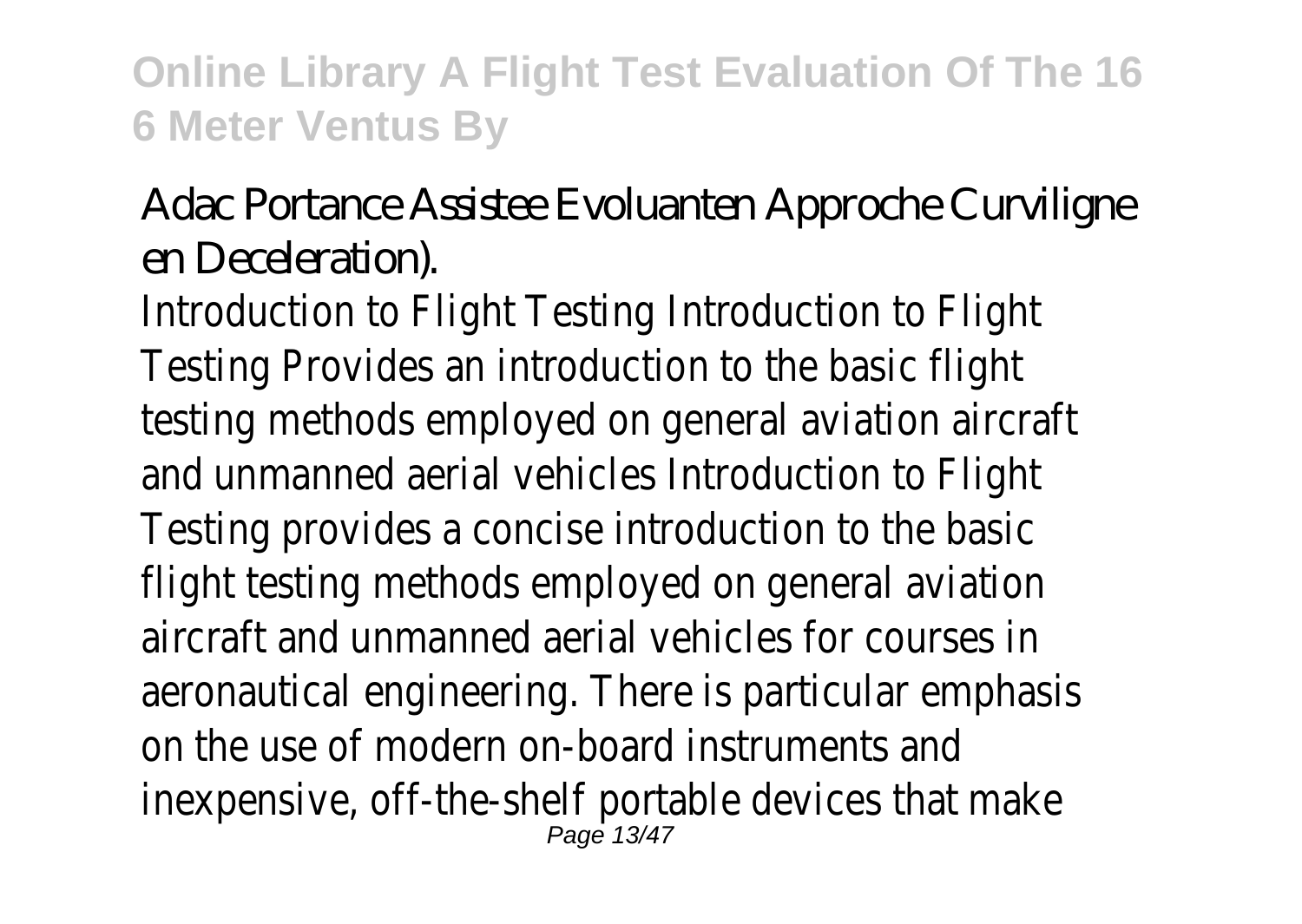flight testing accessible to nearly any student. This text presents a clear articulation of standard methods for measuring aircraft performance characteristics. Topics covered include aircraft and instruments, digital data acquisition techniques, flight test planning, the standard atmosphere, uncertainty analysis, level flight performance, airspeed calibration, stall, climb and glide, take-off and landing, level turn, static and dynamic longitudinal stability, lateral-directional stability, and flight testing of unmanned aircraft systems. Unique to this book is a detailed discussion of digital data acquisition (DAQ) techniques, which are an integral<br>Page 14/47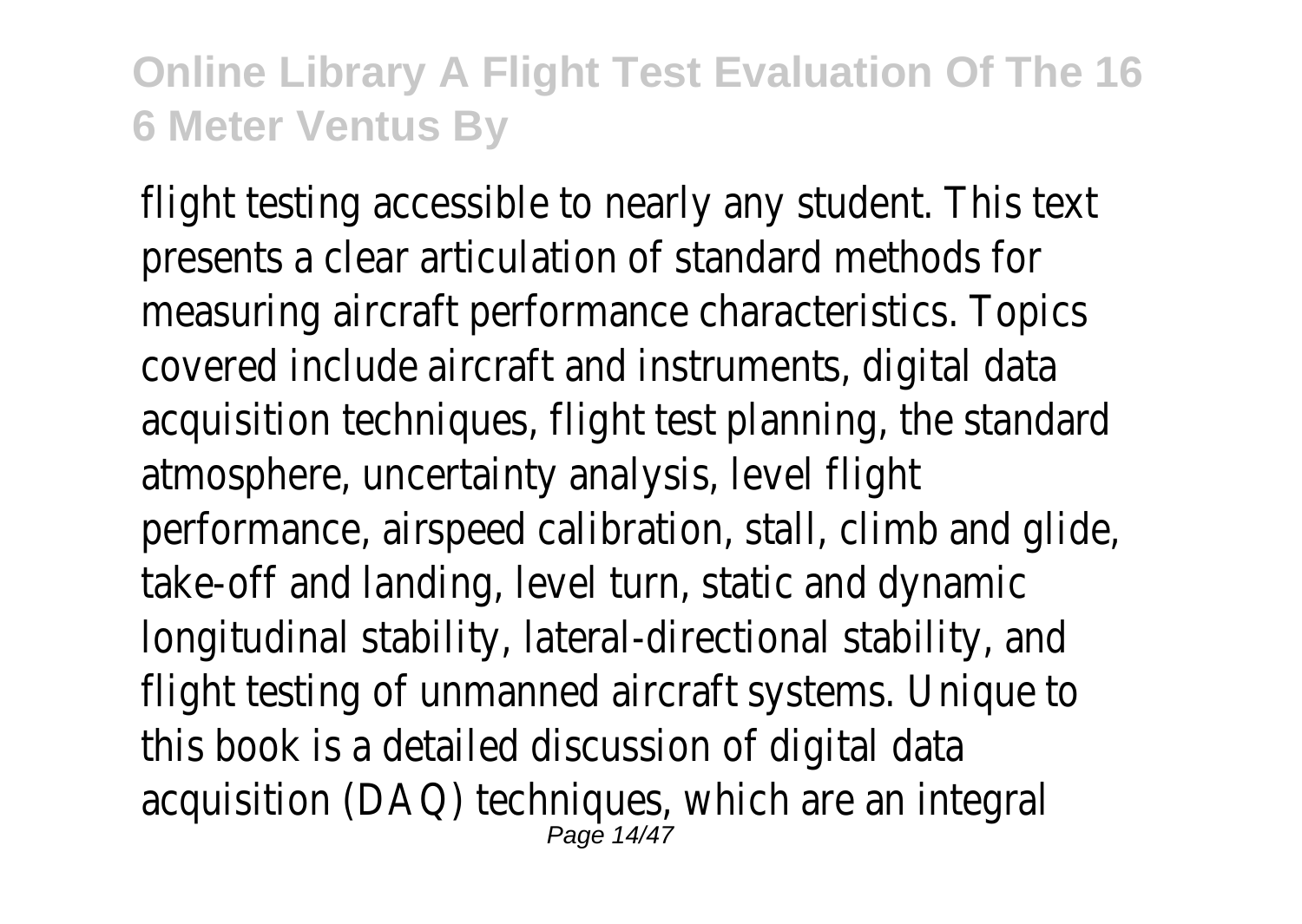part of modern flight test programs. This treatment includes discussion of the analog-to-digital conversion, sample rate, aliasing, and filtering. These critical details provide the flight test engineer with the insight neede understand the capabilities and limitations of digital DAQ. Key features: Provides an introduction to the base flight testing methods and instrumentation employed on general aviation aircraft and unmanned aerial vehicles. Includes examples of flight testing on general aviation aircraft such as Cirrus, Diamond, and Cessna aircraft, along with unmanned aircraft vehicles. Suitable for courses on Aircraft Flight Test Engineering.<br>Page 15/47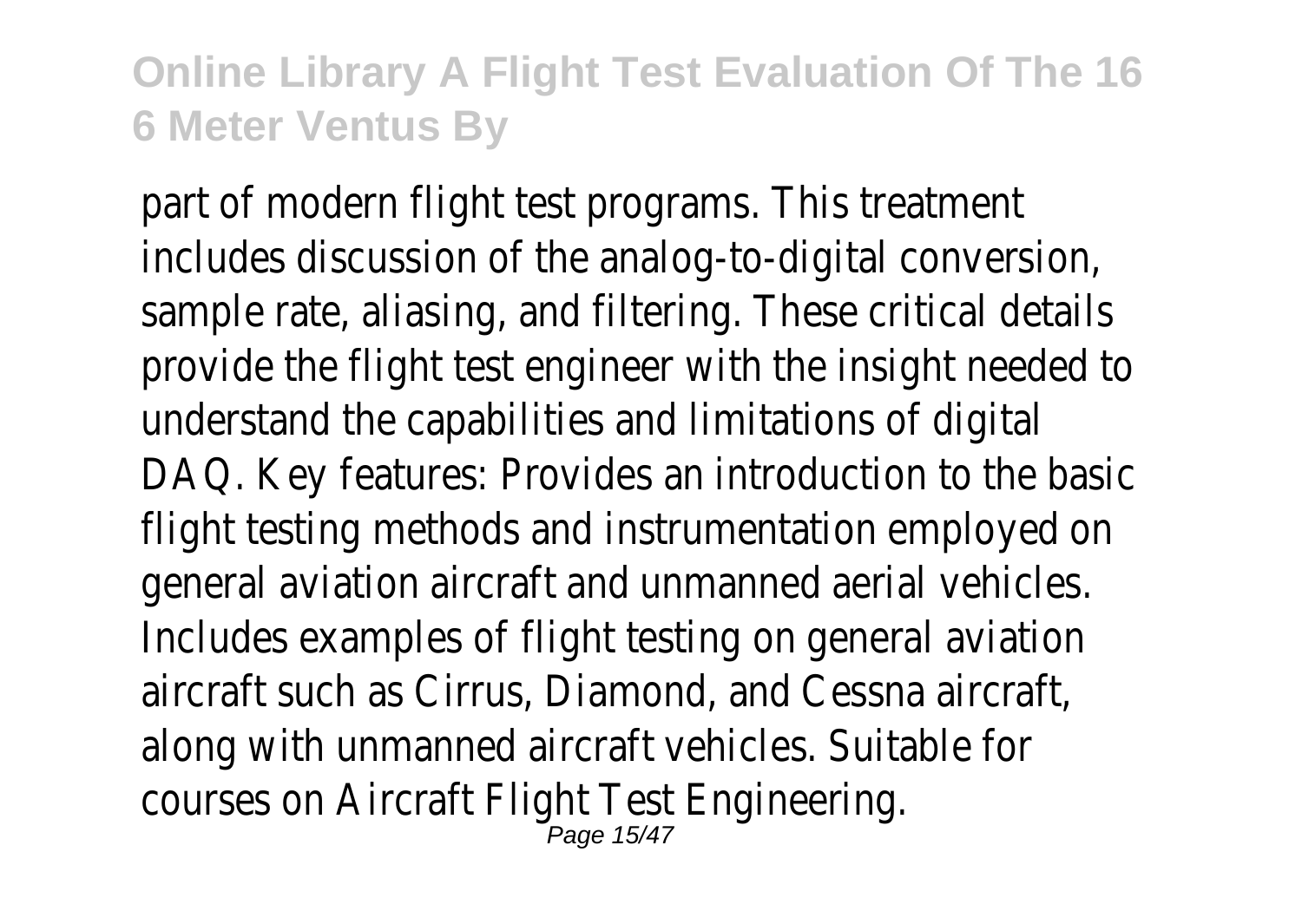Introduction to Flight Testing provides resources and quidance for practitioners in the rapidly-developing fiel of drone performance flight test and the general aviat flight test community.

NASA's Synthetic Vision Systems (SVS) Project is striving to eliminate poor visibility as a causal factor in aircraft accidents as well as enhance operational capabilities of all aircraft through the display of computer generated imagery derived from an onboard database of terrain, obstacle, and airport information. To achieve these objectives, NASA 757 flight test research was conducted at the Eagle-Vail, Colorado Page 16/47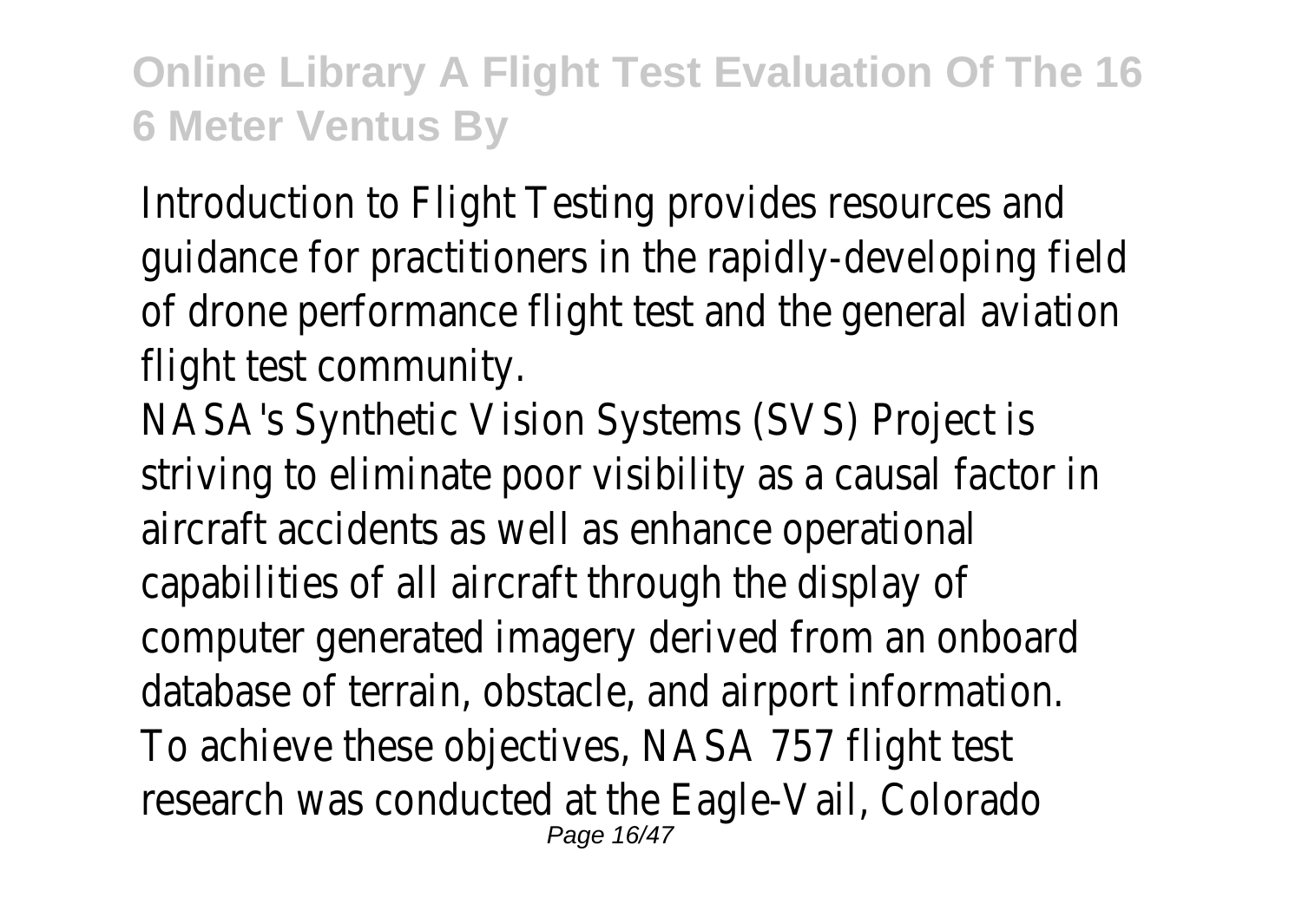airport to evaluate three SVS display types (Head-up Display, Head-Down Size A, Head-Down Size X) and two terrain texture methods (photo-realistic, generic) comparison to the simulated Baseline Boeing-757 Electronic Attitude Direction Indicator and Navigation/Terrain Awareness and Warning System displays. The results of the experiment showed significantly improved situation awareness, performance, and workload for SVS concepts compared to the Baseline displays and confirmed the retrofit capability of the Head-Up Display and Size A SVS concepts. The research also demonstrated that the Page 17/47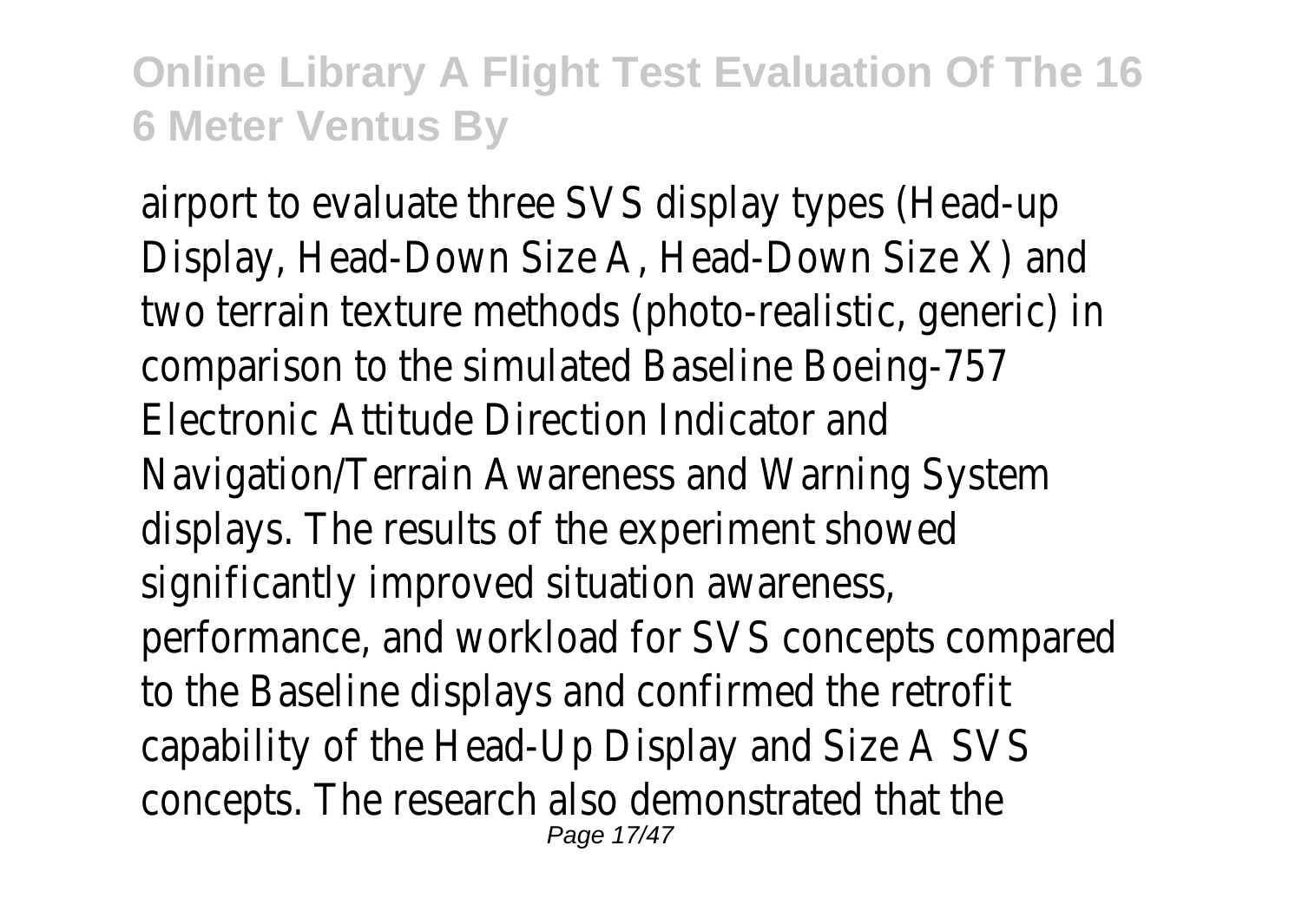tunnel guidance display concept used within the SVS concepts achieved required navigation performance (RNP) criteria.

This report presents flight test results on the operation the Prewitt Scratch Strain Gage. The program involved the use of a T-37B, which was previously instrumented for use as a flight loads survey aircraft. Three scratch gages were installed on the aircraft. The flight program included individual high and low g manuevers and also manuevers taken from the Air Training Command flight syllabus. Data correlation between the electrical resistance gages and the scratch gages was acomplished Page 18/47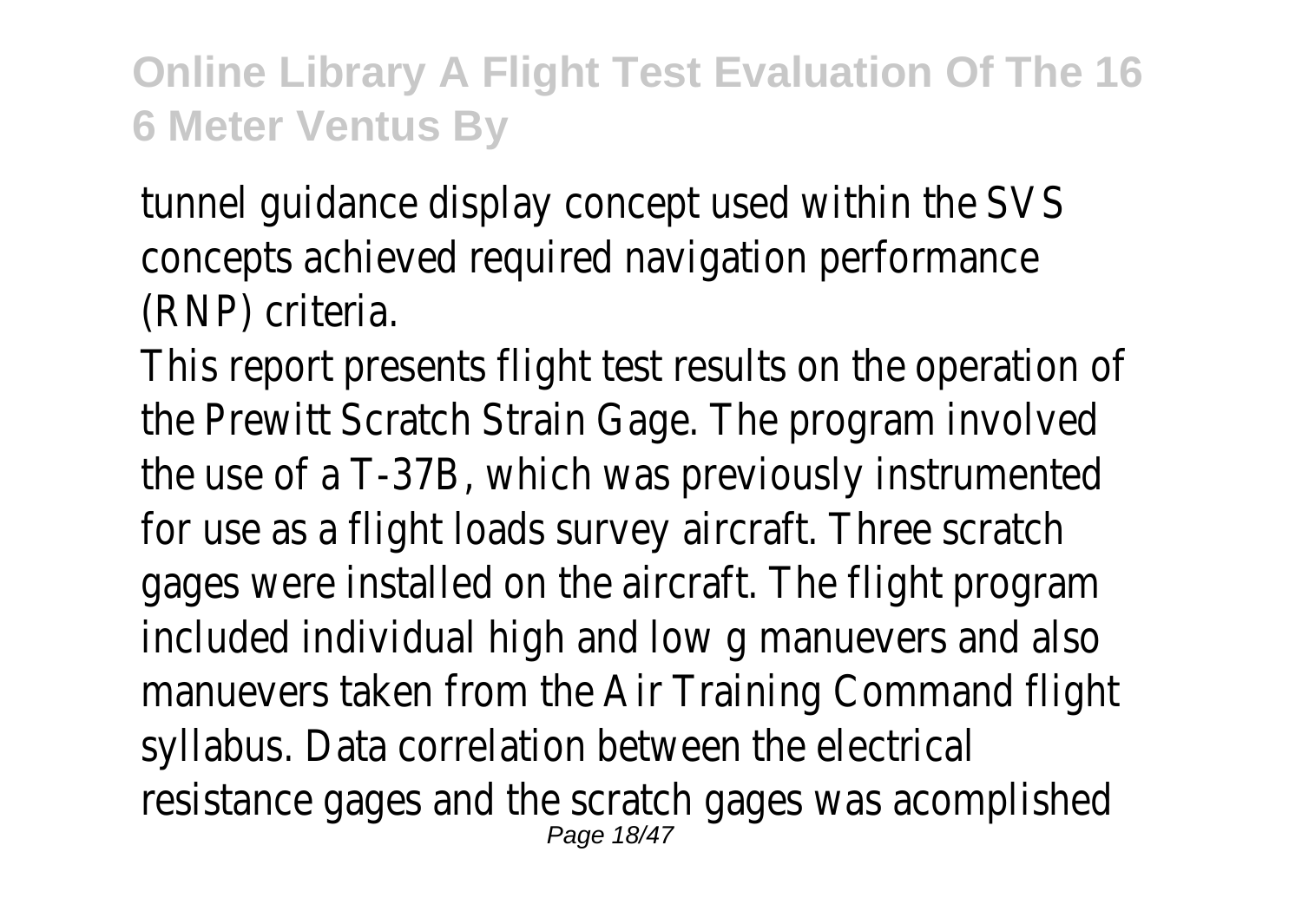. The results indicate that the scratch strain gage is a feasible and reliable means of recording strain cycles of a character and magnitude found in a fighter aircraft structure. Automated data reduction techniques and system applications of the gage are discussed. Flight Test Evaluation of a Method to Determine the Level Flight Performance of a Propeller-driven Aircraft Ride Qualities Criteria Validation/pilot Performance Study: Flight Test Results

- A Flight Test of Laminar Flow Control Leading-edge Systems
- A Flight-test and Simulation Evaluation of the Page 19/47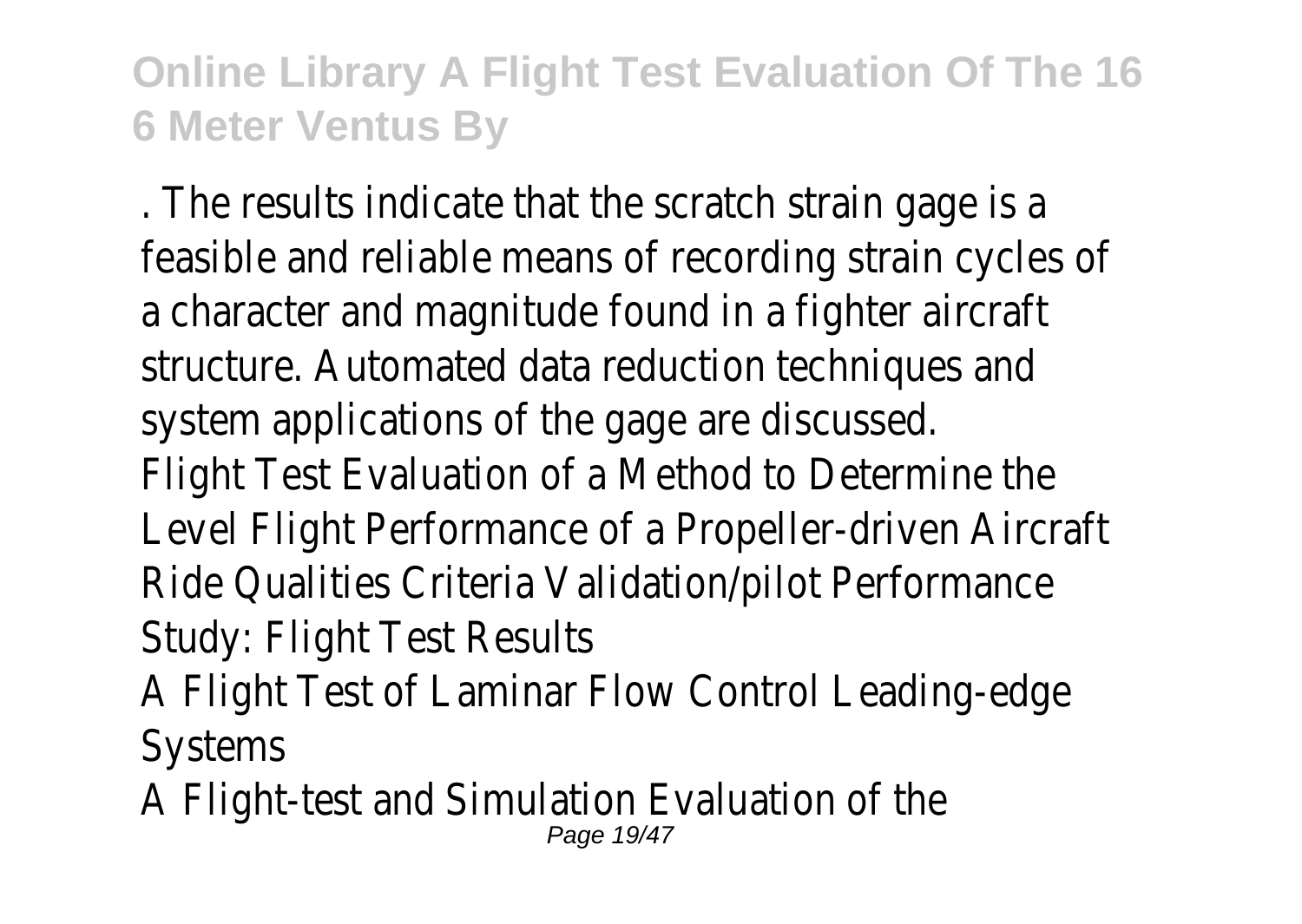Longitudinal Final Approach and Landing Performance of an Automatic System for a Light Wing Loading STOL Aircraft

This report presents the procedures and results of the flight testing of the Chadwick Electronic Weighing System (CHEWS). The consensus of opinions from pilot questionnaires concerning the system is discussed. A more extensive flight test program is recommended. Test flights were conducted to evaluate the capability of Differential Global Page 20/47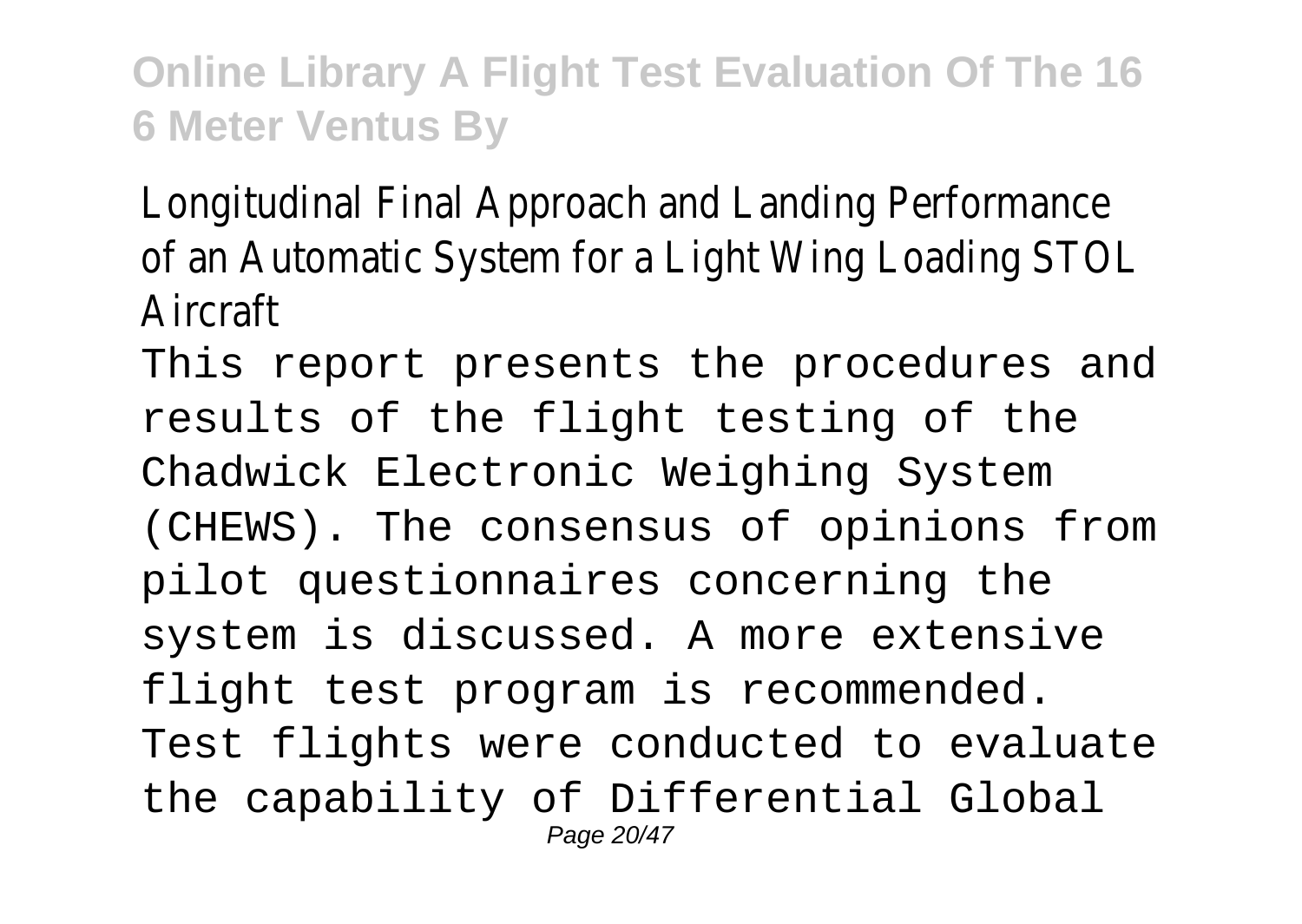Positioning System (DGPS) to provide the accuracy and integrity required for International Civil Aviation Organization (ICAO) Category (CAT) 3 precision approach and landings. These test flights were part of a Federal Aviation Administration (FAA) program to evaluate the technical feasibility of using DGPS based technology for CAT 3 precision approach and landing applications. A United Airlines Boeing 737-300 (N304UA) was equipped with DGPS Page 21/47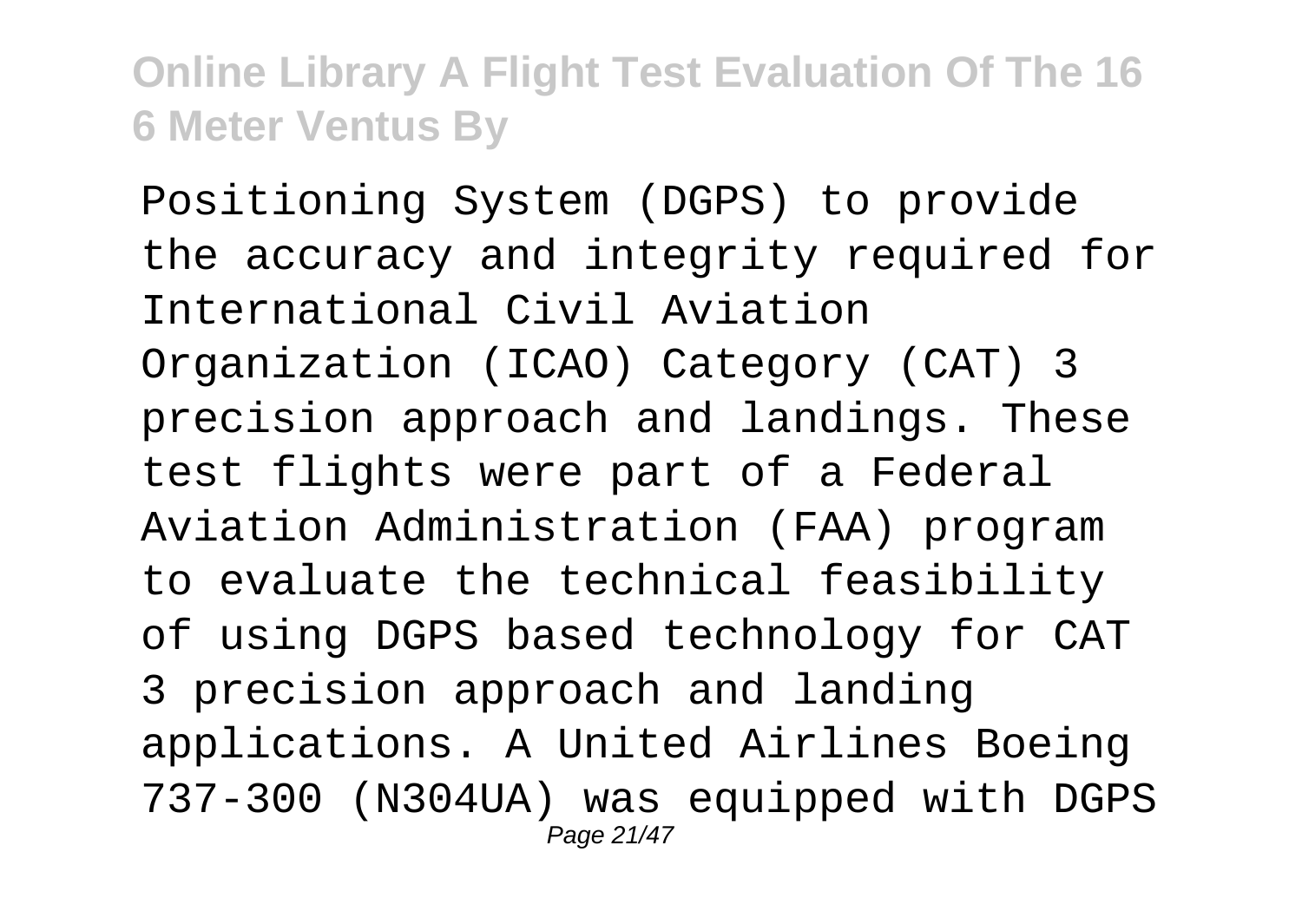receiving equipment and additional computing capability provided by Stanford University. The test flights were conducted at NASA Ames Research Center's Crows Landing Flight Facility, Crows Landing, California. The flight test evaluation was based on completing 100 approaches and autolandings; 90 touch and go, and 10 terminating with a full stop. Two types of accuracy requirements were evaluated: 1) Total system error, based on the Required Page 22/47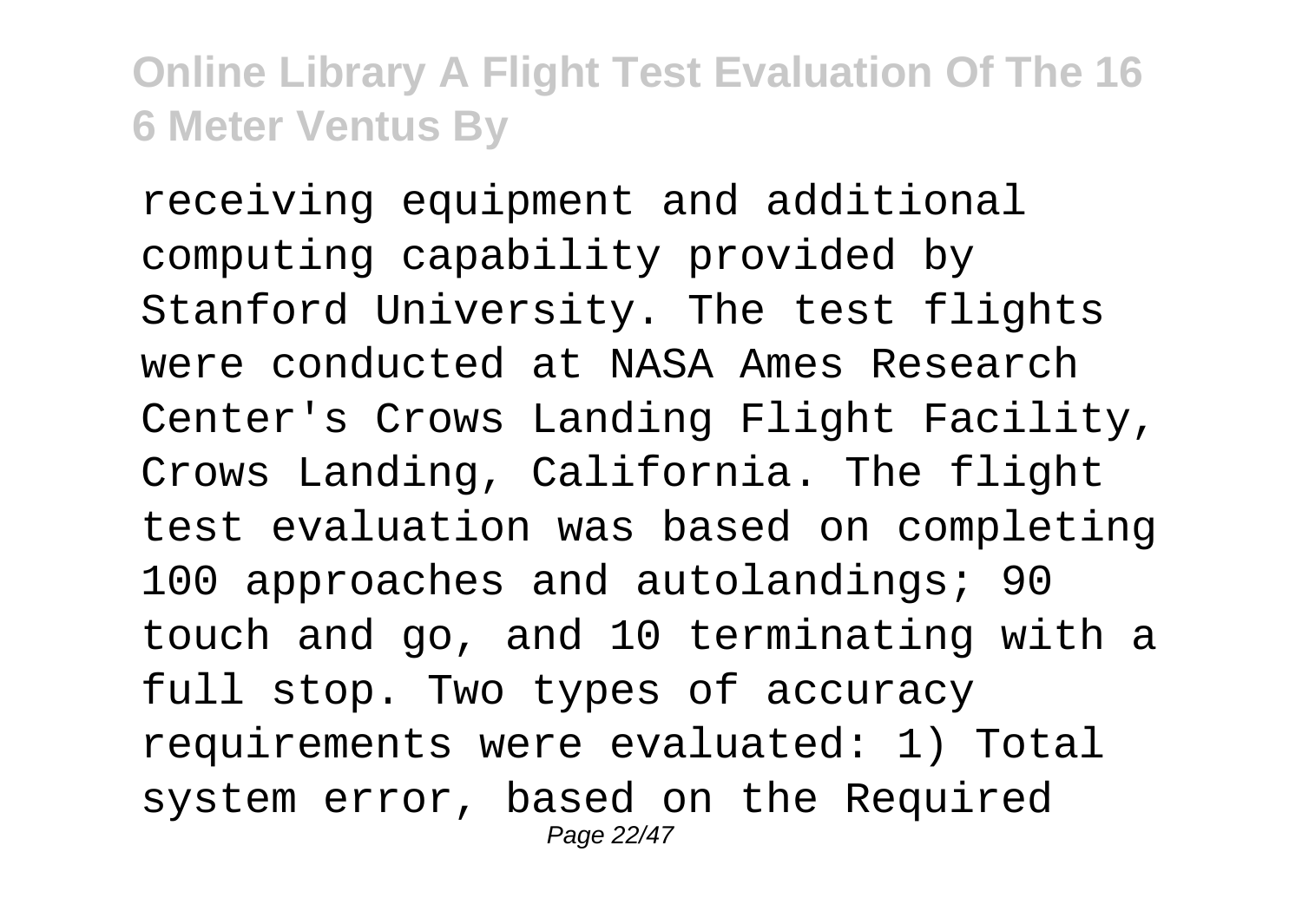Navigation Performance (RNP), and 2) Navigation sensor error, based on ICAO requirements for the Microwave Landing System (MLS). All of the approaches and autolandings were evaluated against ground truth reference data provided by a laser tracker. Analysis of these approaches and autolandings shows that the Stanford University/United Airlines system met the requirements for a successful approach and autolanding 98 out of 100 approaches and autolandings, Page 23/47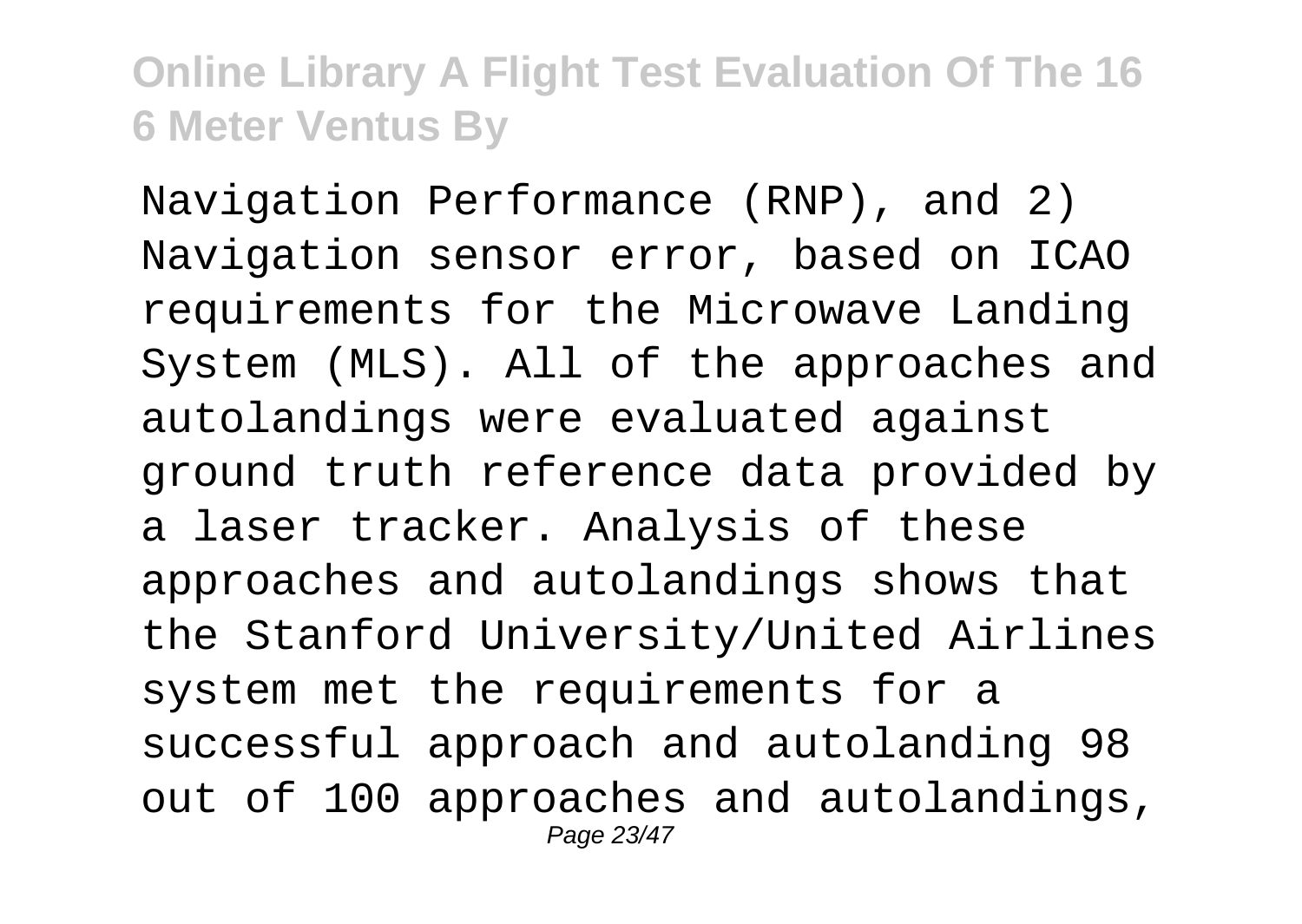based on the total system error requirements as specified in the FAA CAT 3 Level 2 Flight Test Plan. Kaufmann, David N. and Ncnally, B. David Ames Research Center NASA-TM-110354, A-950066, NAS 1.15:110354 RTOP 505-64-13...

The Airborne Information for Lateral Spacing (AILS) concept is designed to support independent parallel approach operations to runways spaced as close as 2,500 feet. This report briefly Page 24/47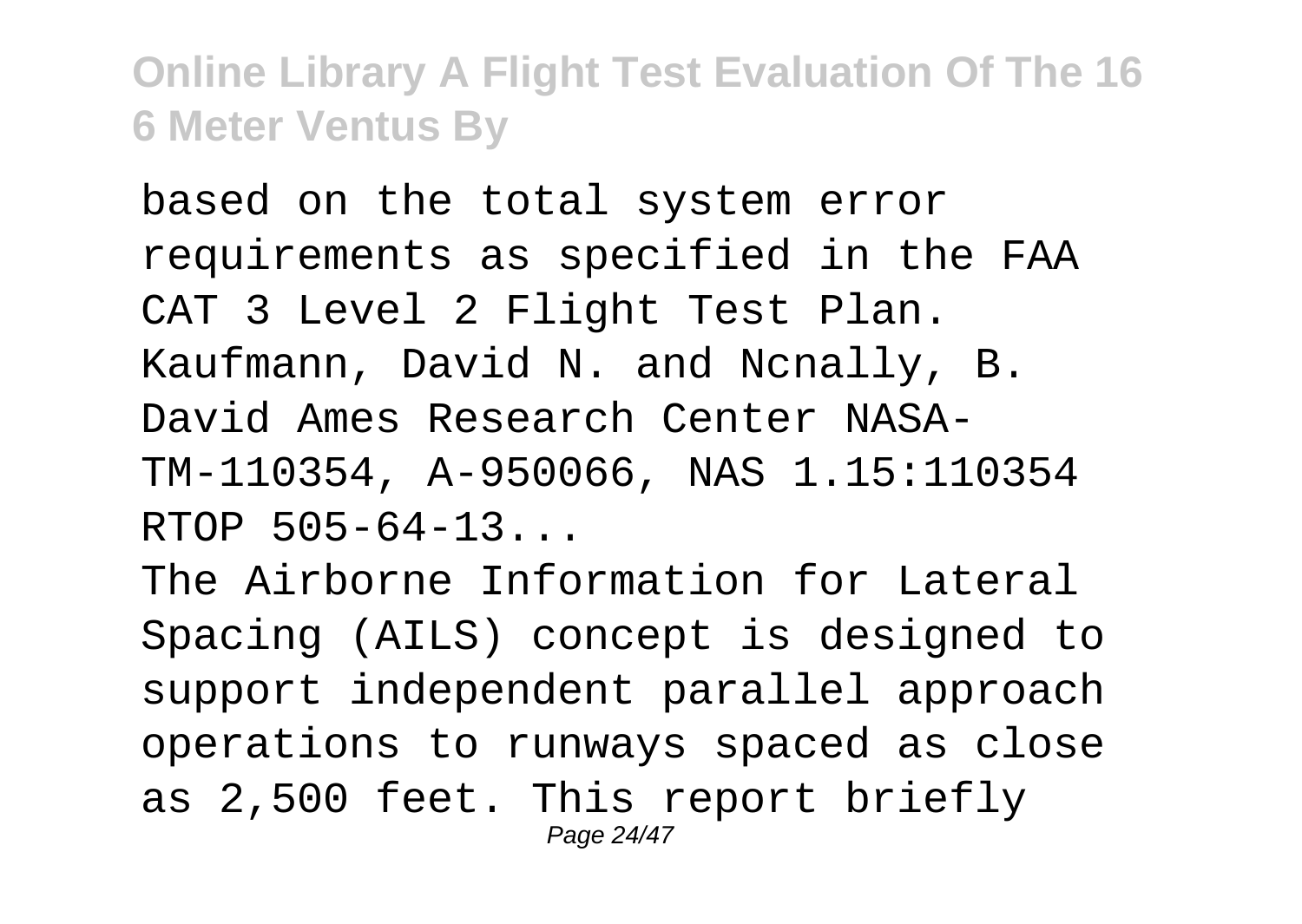describes the AILS operational conce pt and the results of a flight test of one implementation of this concept. The focus of this flight test experiment was to validate a prior simulator study, evaluating pilot performance, pilot acceptability, and minimum missdistances for the rare situation in which an aircraft on one approach intrudes into the path of an aircraft on the other approach. Although the flight data set was not meant to be a Page 25/47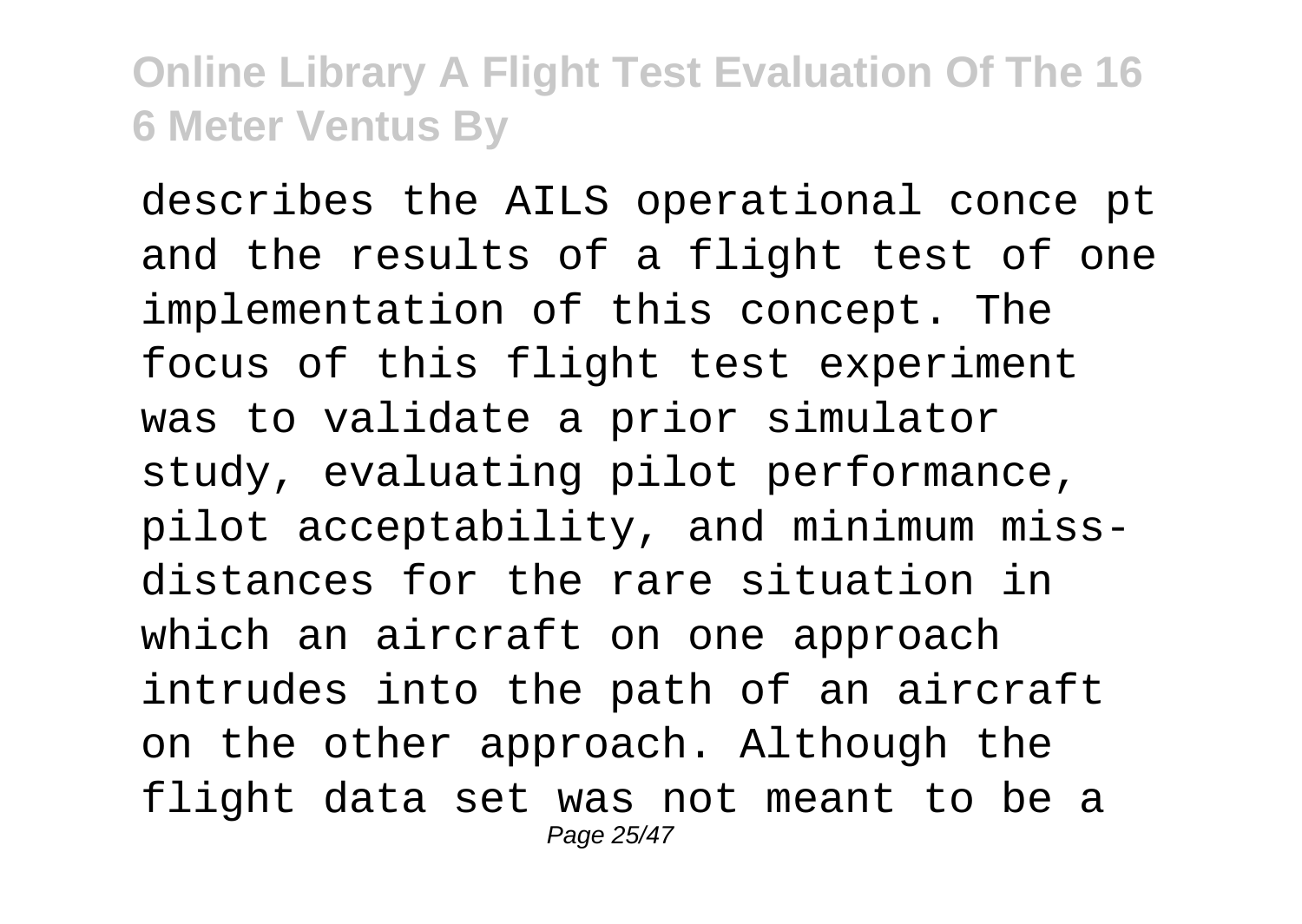statistically valid sample, the trends acquired in flight followed those of the simulator and therefore met the intent of validating the findings from the simulator. Results from this study showed that the design-goal mean missdistance of 1,200 feet to potential collision situations was surpassed with an actual mean miss-distance of 1,859 feet.

Flight Test and Evaluation of Omega Navigation for General Aviation Page 26/47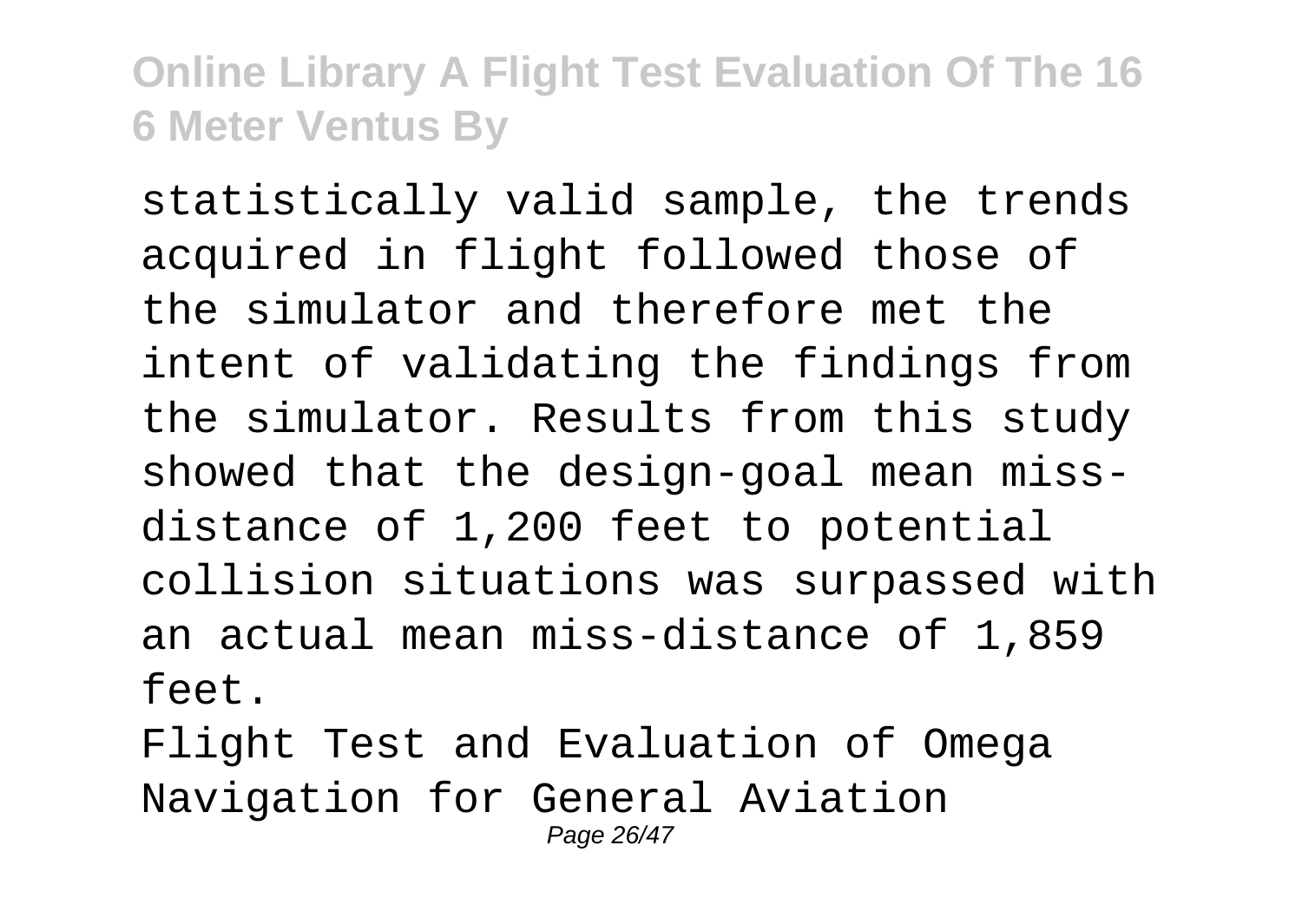Initial Flight Test Evaluation of the

F-15 ACTIVE Axisymmetric Vectoring

Nozzle Performance

- Flight Test Evaluation of Synthetic
- Vision Concepts at a Terrain Challenged Airport

A Flight Test Evaluation of the Ball-Bartoe Jetwing Propulsive Lift Concept During this flight test evaluation, Polyurethane and stainless steel erosion tapes were tested. Hover and level flight performance tests and qualitative handling qualities tests were conducted to determine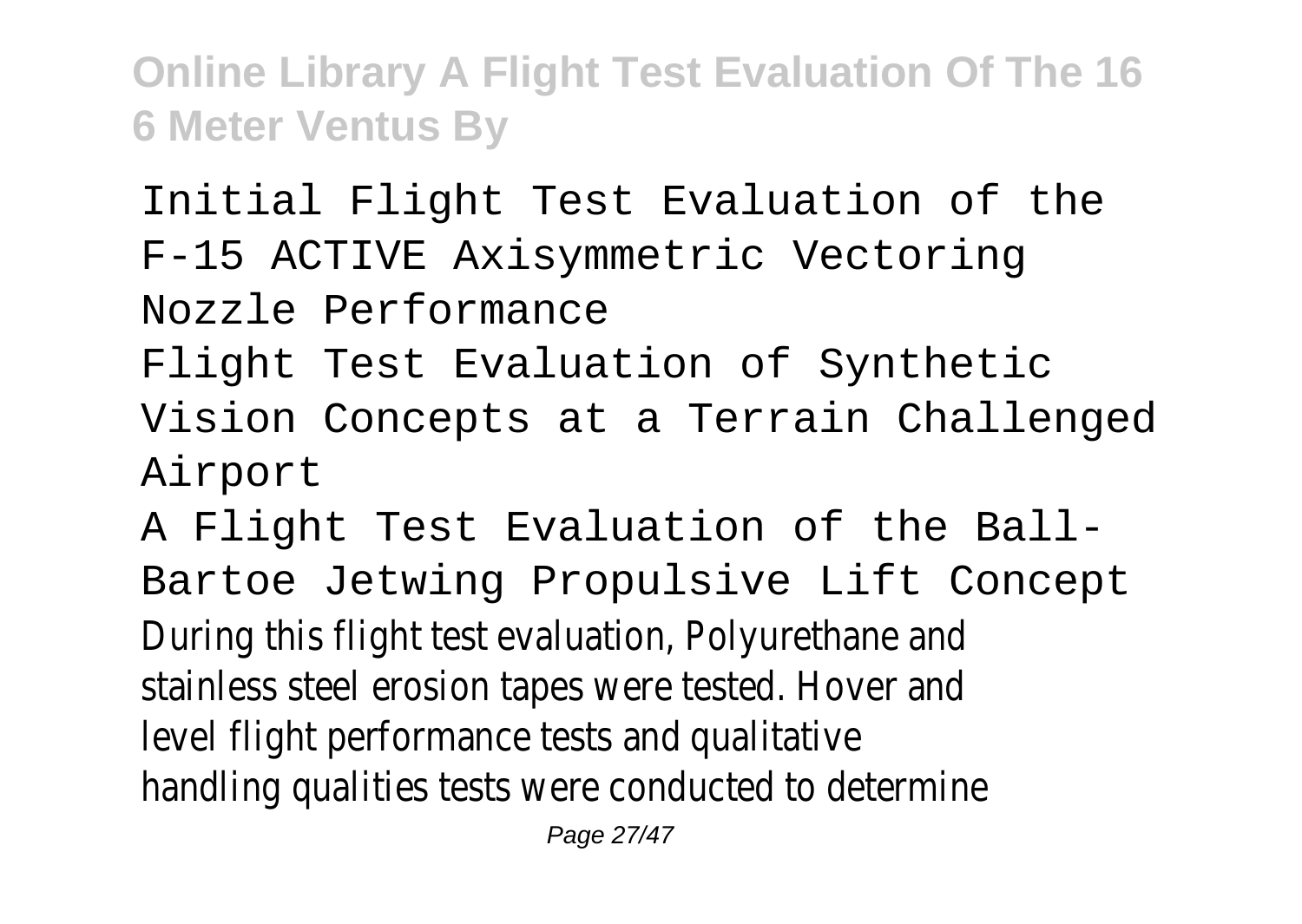the effects of applying these leading edge erosion tapes to the main rotor blades of the test JOH-58C. Hover and level flight performance were slightly improved by the installation of the stainless steel tape and slightly degraded by the installation of the polyurethane tape. No significant changes in handling qualities were noted as a result of the erosion tape installations. One shortcoming related to the difficult installation of the erosion tapes was noted.

Comprehensive textbook which introduces the fundamentals of aerospace engineering with a flight test perspective Introduction to Aerospace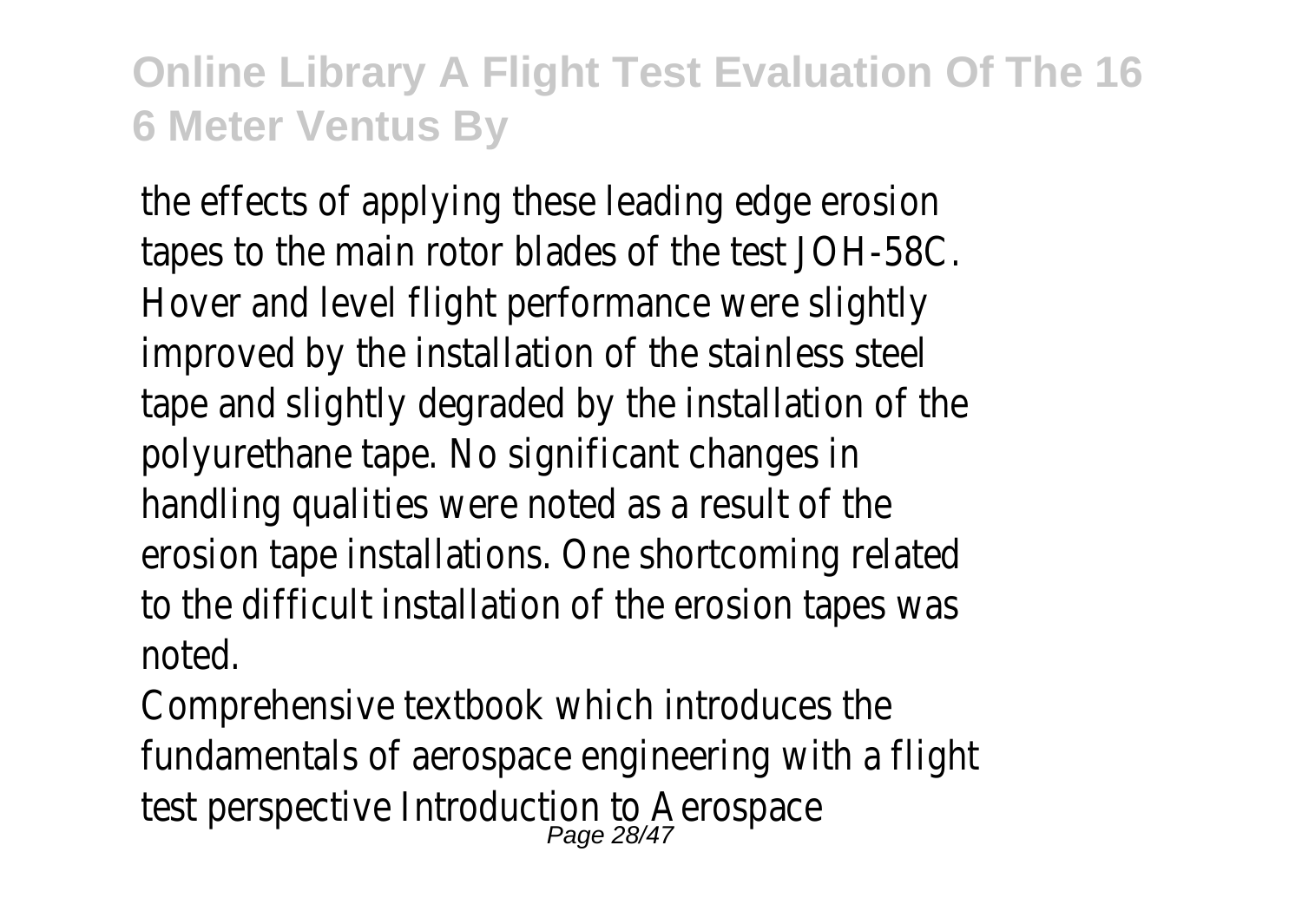Engineering with a Flight Test Perspective is an introductory level text in aerospace engineering with a unique flight test perspective. Flight test, where dreams of aircraft and space vehicles actually take to the sky, is the bottom line in the application of aerospace engineering theories and principles. Designing and flying the real machines are often the reasons that these theories and principles were developed. This book provides a solid foundation in many of the fundamentals of aerospace engineering, while illuminating many aspects of real-world flight. Fundamental aerospace engineering subjects that are covered include aerodynamics, propulsion,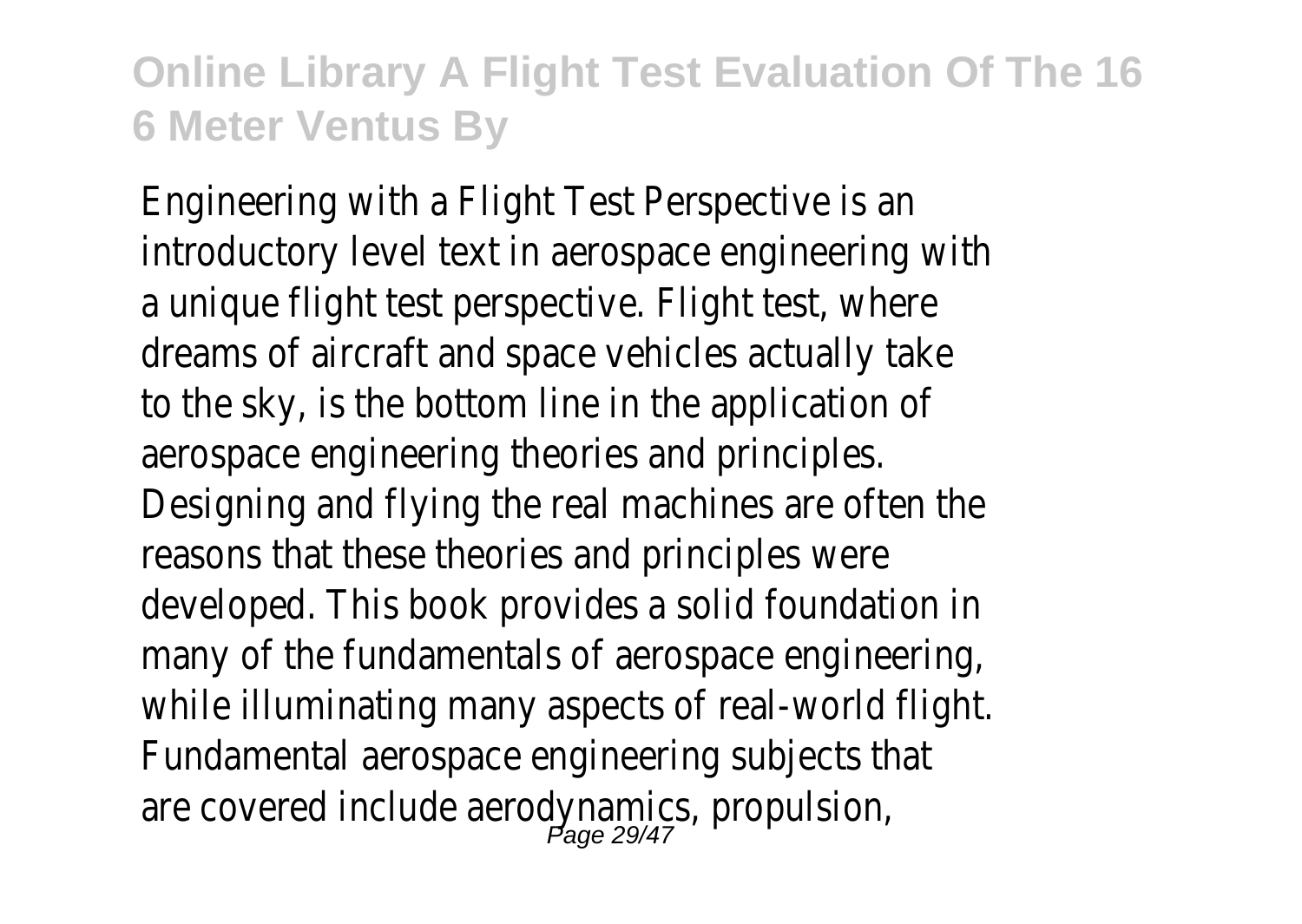performance, and stability and control. Key features: Covers aerodynamics, propulsion, performance, and stability and control. Includes self-contained sections on ground and flight test techniques. Includes worked example problems and homework problems. Suitable for introductory courses on Aerospace Engineering. Excellent resource for courses on flight testing. Introduction to Aerospace Engineering with a Flight Test Perspective is essential reading for undergraduate and graduate students in aerospace engineering, as well as practitioners in industry. It is an exciting and illuminating read for the aviation enthusiast seeking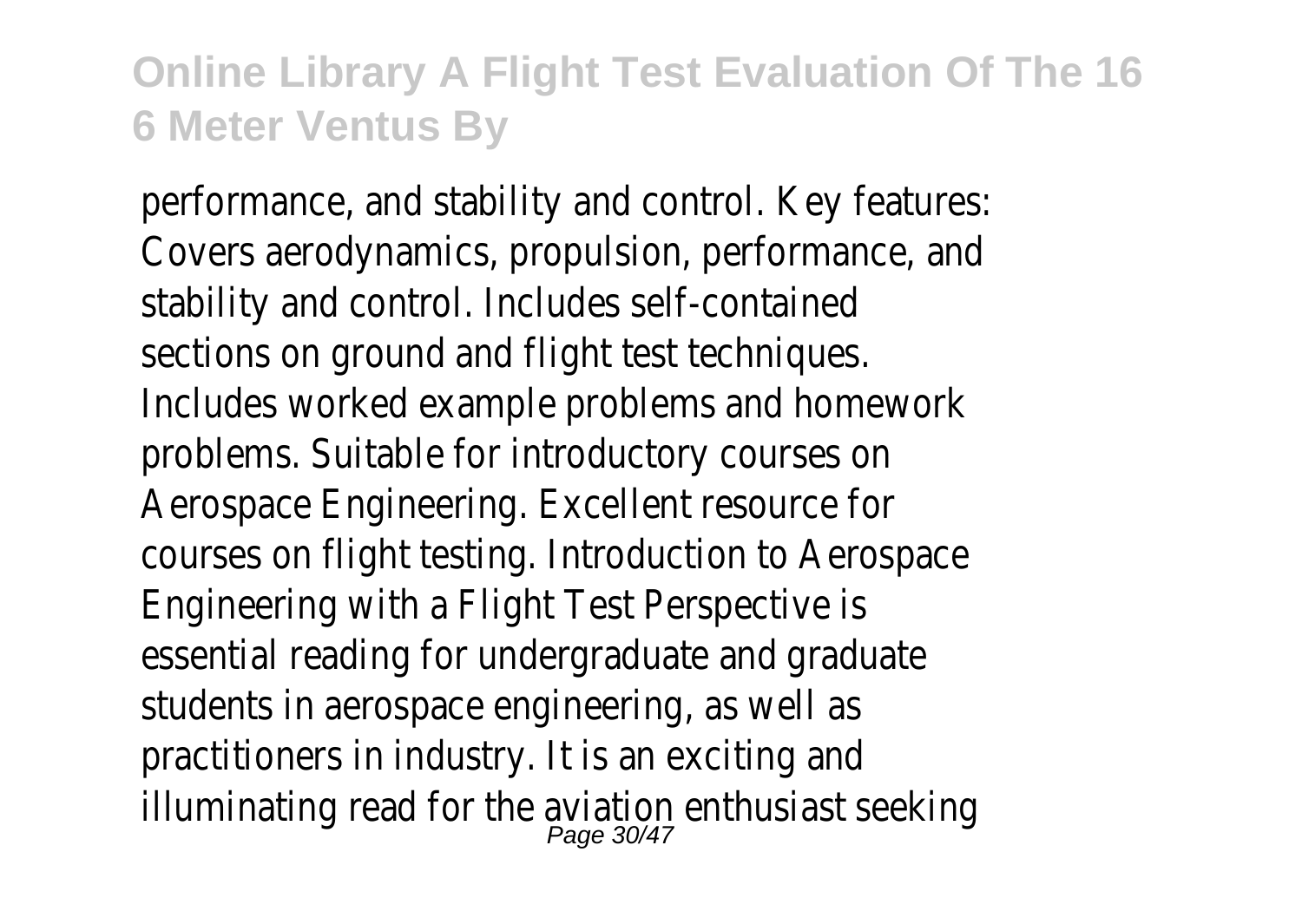deeper understanding of flying machines and flight test.

Flight Test Evaluation of the Airborne Information for Lateral Spacing (AILS) Concept

Flight Test Evaluation of an RAF High Altitude Partial Pressure Protective Assembly

Flight Test Evaluation of the Stanford

- University/United Airlines Differential GPS Category
- 3 Automatic Landing System
- Pilot Subjective Evaluation of Workload During a
- Flight Test Certification Programme
- A Flight-test and Simulation Evaluation of the
- Longitudinal Final Approach and Landing<br>Page 31/47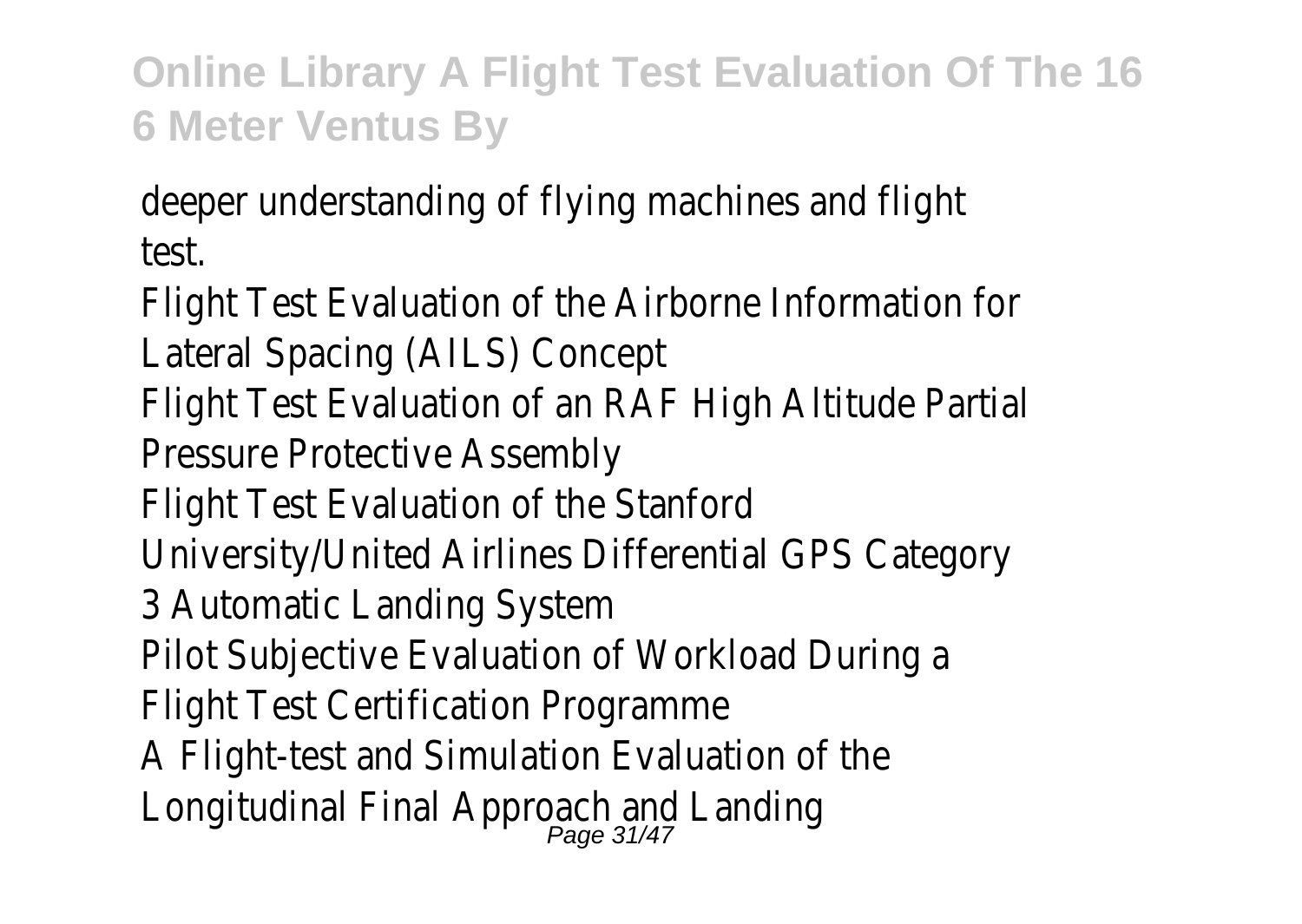Performance of an Automatic System for a Light Wing Loading STOL Aircraft Equipped with Wing **Spoilers** 

**A full envelope database of a thrustvectoring axisymmetric nozzle perfomance for the Pratt & Whitney Pitch/Yaw Balance Beam Nozzle (P/YBBN) is being developed using the F-15 Advanced Control Technology for Integrated Vehicles (ACTIVE) aircraft. At this time, flight research has been completed for steady-state pitch vector**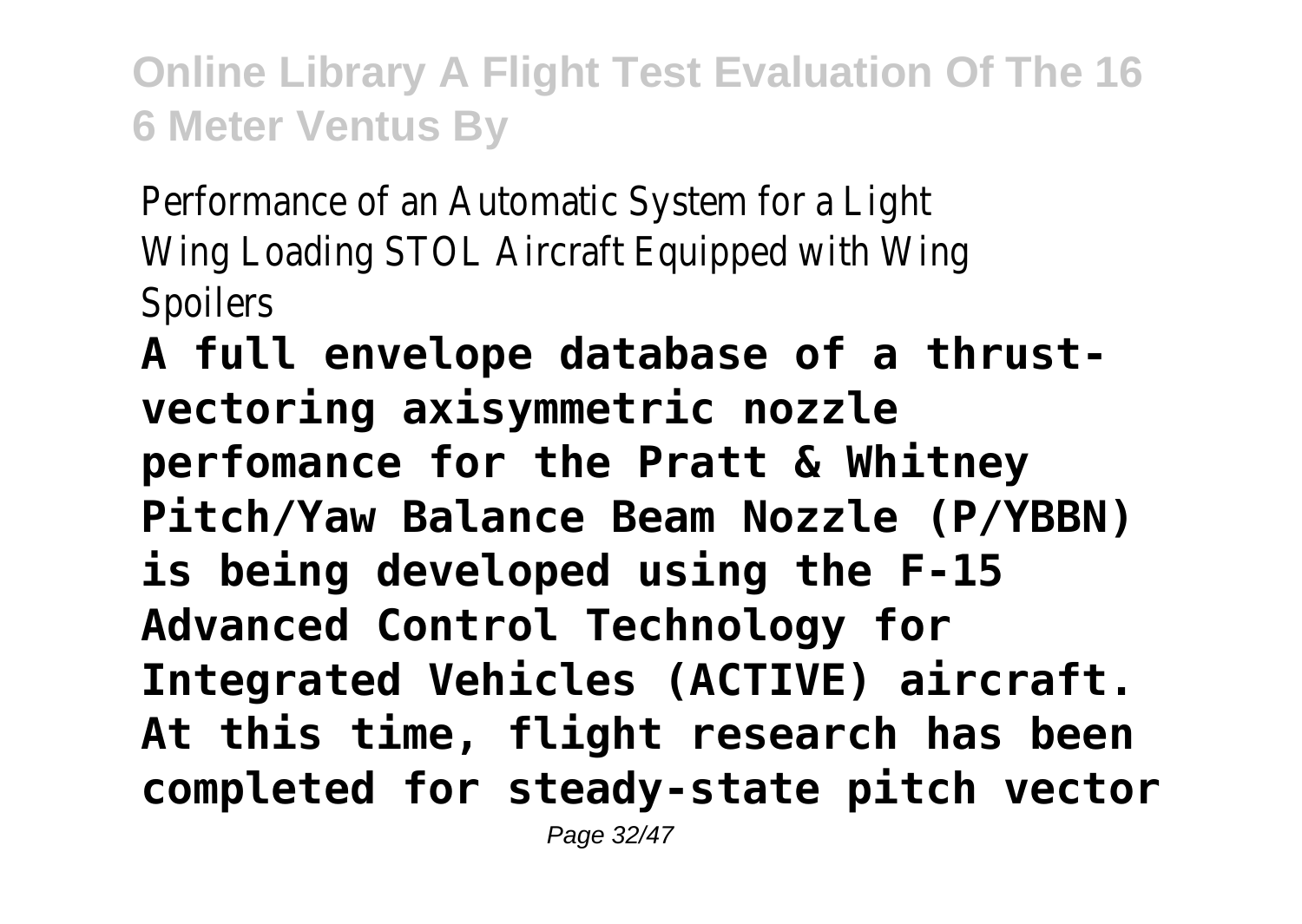**angles up to 20 deg. at an altitude of 30,000 ft from low power settings to maximum afterburner power. The nozzle performance database includes vector forces, internal nozzle pressures, and temperatures all of which can be used for regression analysis modeling. The database was used to substantiate a set of nozzle performance data from wind tunnel testing and computational fluid dynamic analyses. Findings from initial flight research at Mach 0.9 and 1.2 are** Page 33/47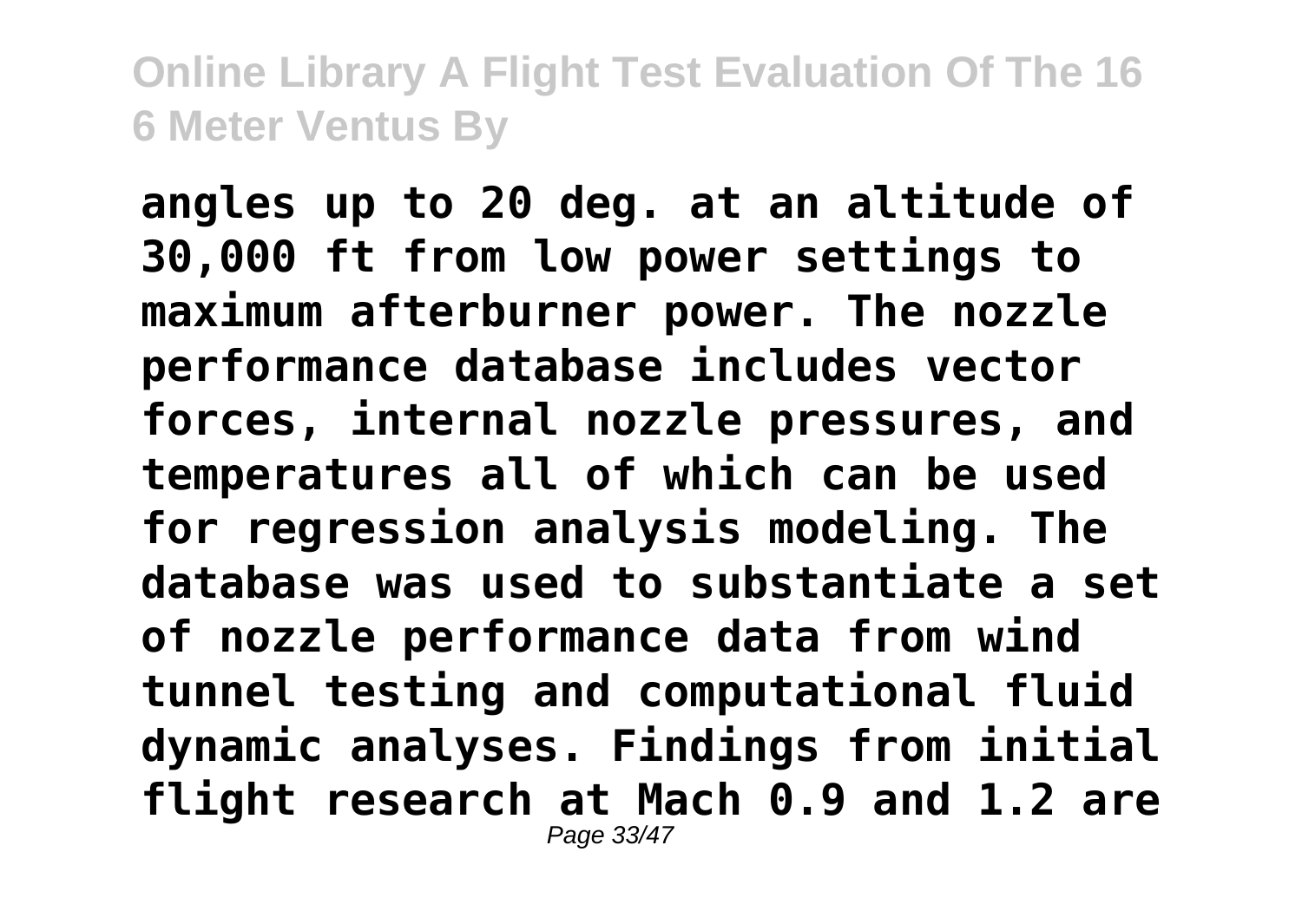**presented in this paper. The results show that vector efficiency is strongly influenced by power setting. A significant discrepancy in nozzle performance has been discovered between predicted and measured results during vectoring.**

**The need for military aircraft that will operate from short unimproved airfields, and the decks of smaller aircraft carriers has increased in recent years due to a changing world** Page 34/47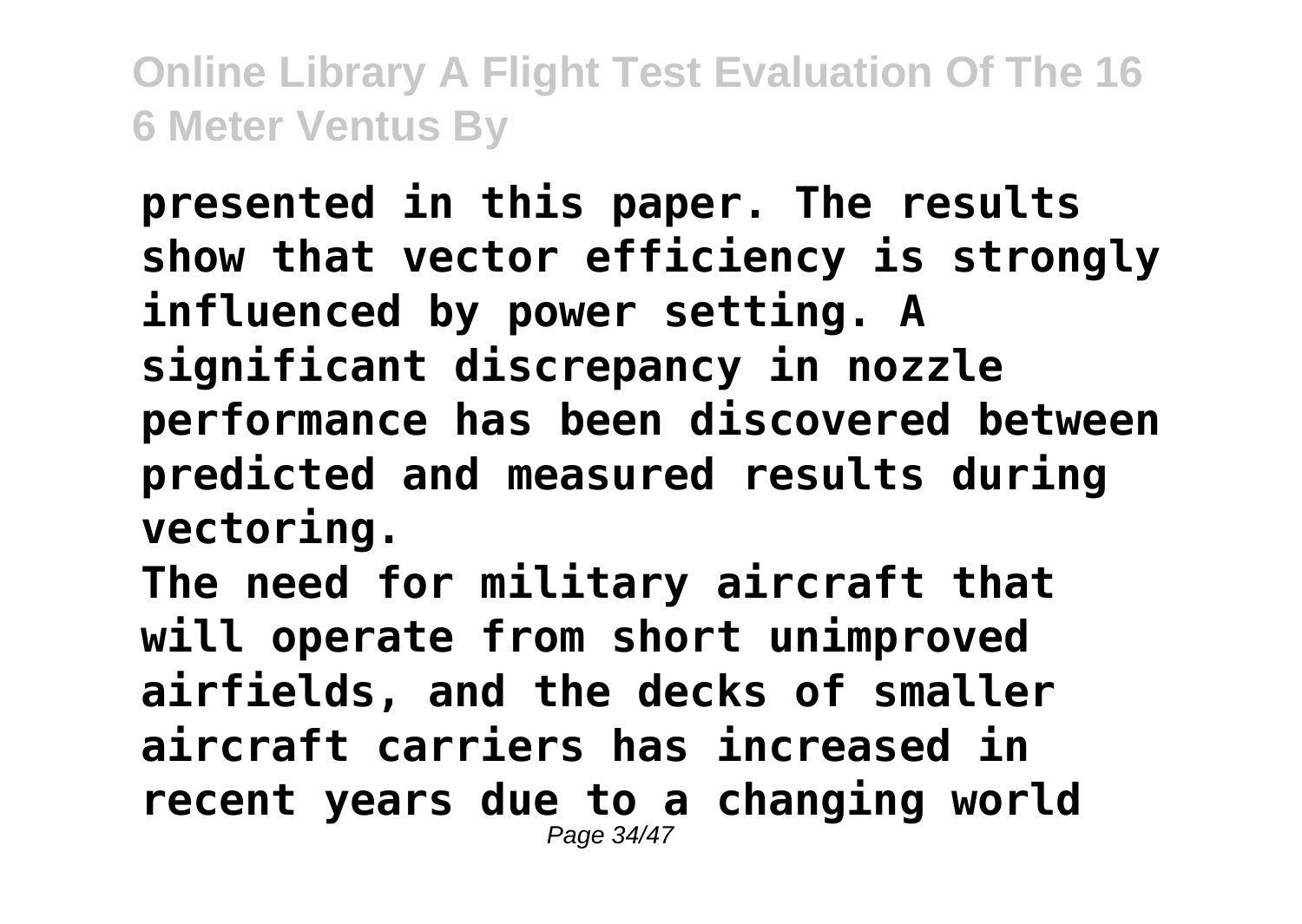**situation and the shrinking of the dollar. Such aircraft need to be fuel efficient, quiet, maneuverable, have low infrared signature, and carry a large useful load. The Ball-Bartoe 'Jetwing' is a single engine upper surface blowing concept which offers the possibility of achieving these objectives. The 'Jetwing' concept achieves supercirculation lift and STOL performance by ducting all engine air through the leading edge of the wing** Page 35/47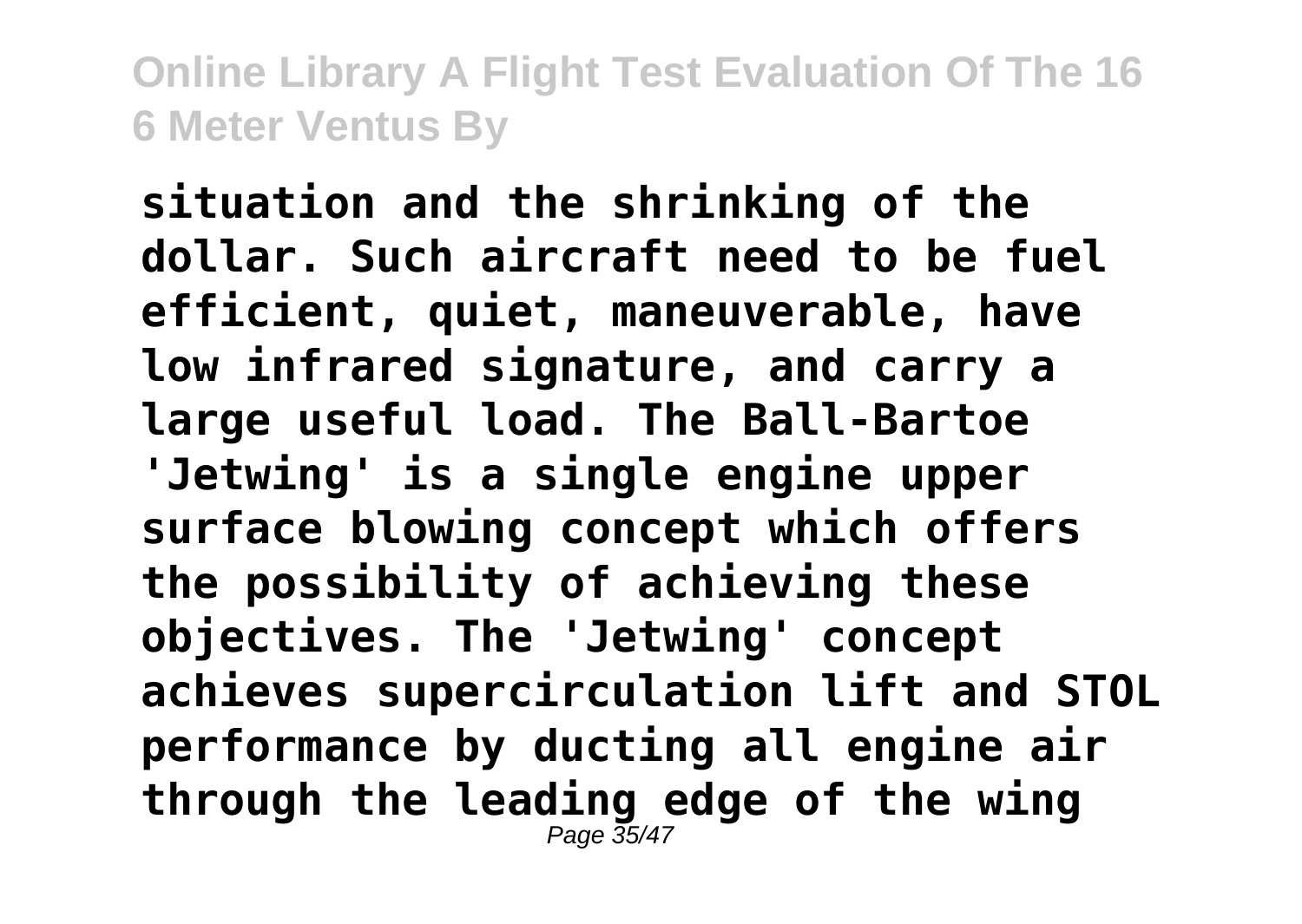**and ejecting it over the top surface of the wing through a slot nozzle. This nozzle extends along approximately 70% of the wing span. A Coanda flap is mounted at the trailing edge of the blown portion of the wing. In addition to the main wing, a smaller wing panel is mounted above the slot nozzle. The air passage between the main wing and the smaller upper wing acts as an ejector to reduce installed thrust losses. For high speed applications** Page 36/47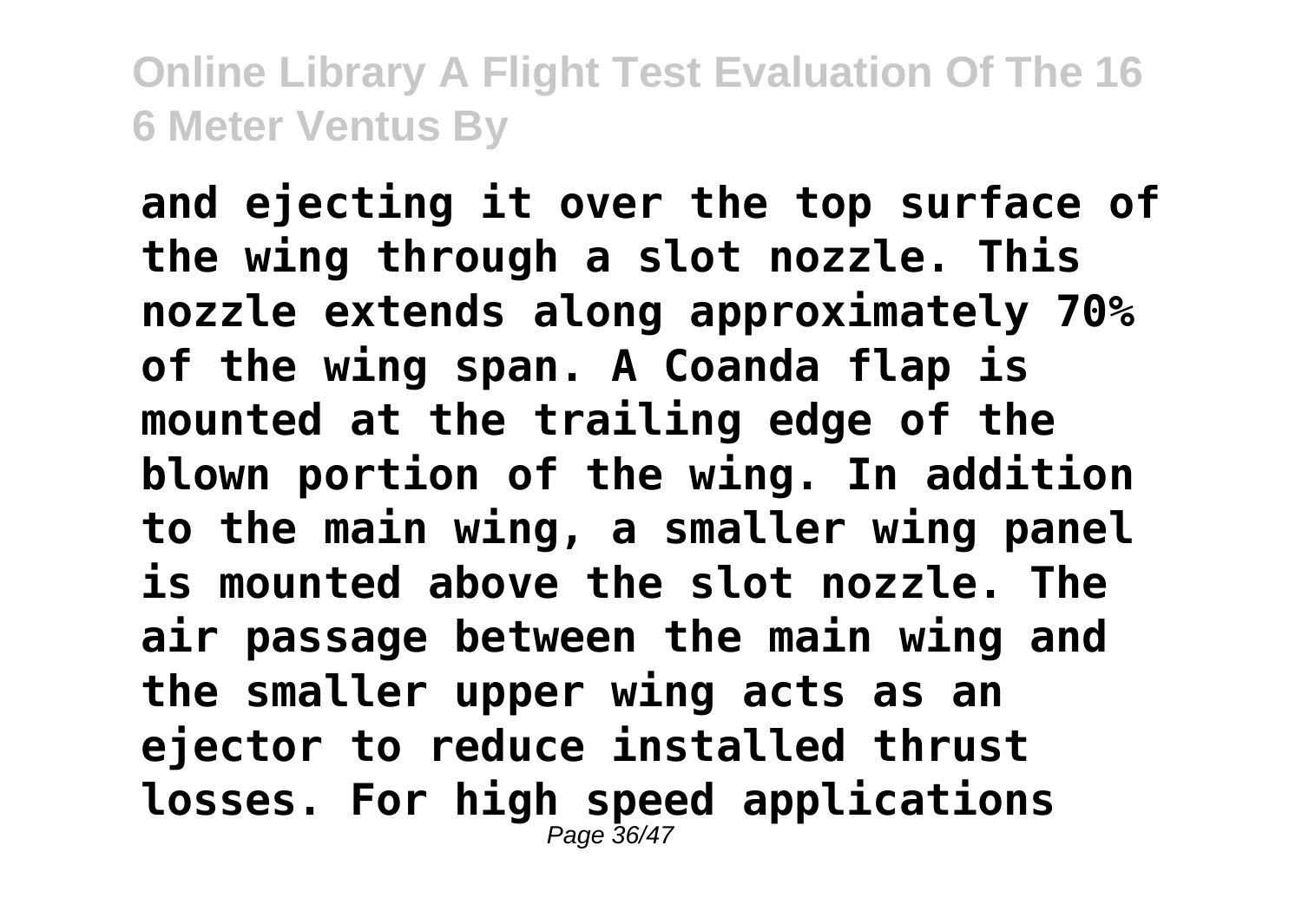**that concept may be used without this upper wing. A thrust reversing method is also incorporated into the concept. The thrust is reversed by rotating the top of the slot nozzle so as to close the nozzle and open a reverse flow path. This report covers the flight test program of the Jetwing research airplane.**

**A new boundary-layer rake has been designed and built for flight testing on the NASA Dryden Flight Research** Page 37/47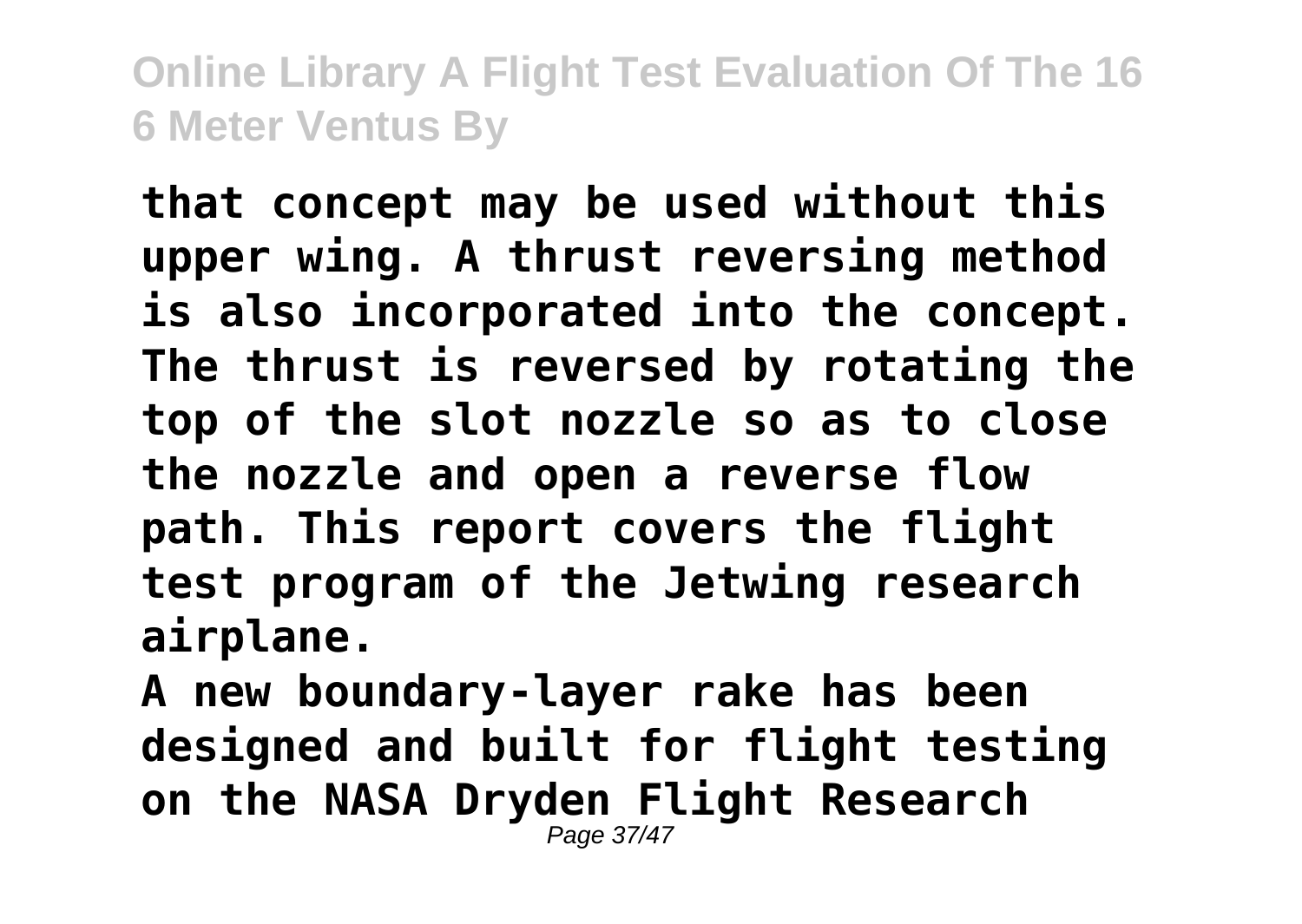**Center F-15B/Flight Test Fixture. A feature unique to this rake is its curved body, which allows pitot tubes to be more densely clustered in the near-wall region than conventional rakes allow. This curved rake design has a complex three-dimensional shape that requires innovative solid-modeling and machining techniques. Finiteelement stress analysis of the new design shows high factors of safety. The rake has passed a ground test in** Page 38/47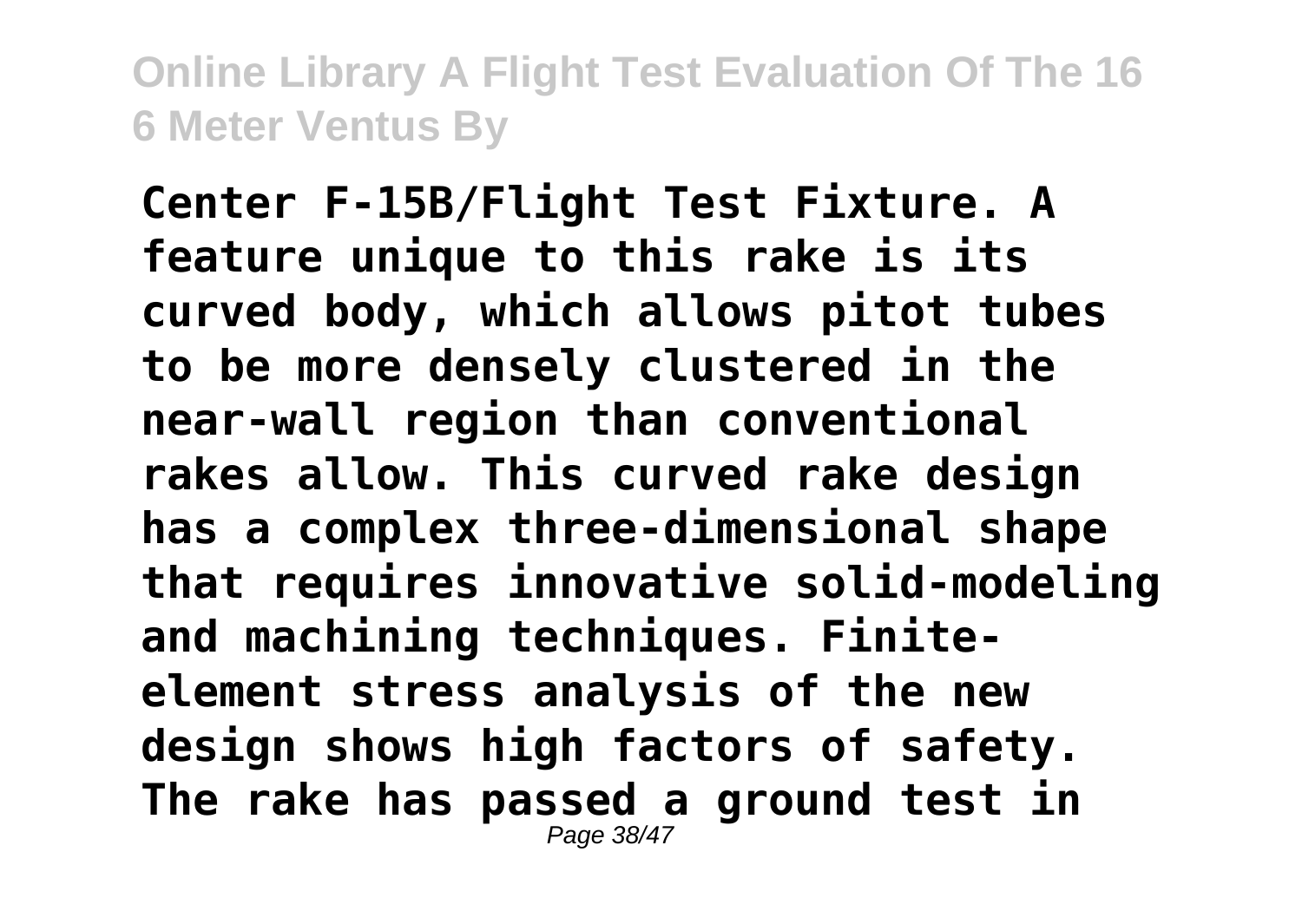**which random vibration measuring 12 g rms was applied for 20 min in each of the three normal directions. Aerodynamic evaluation of the rake has been conducted in the NASA Glenn Research Center 8x6 Supersonic Wind Tunnel at Mach 0-2. The pitiot pressures from the new rake agree with conventional rake data over the range of Mach numbers tested. The boundarylayer profiles computed from the rake data have been shown to have the** Page 39/47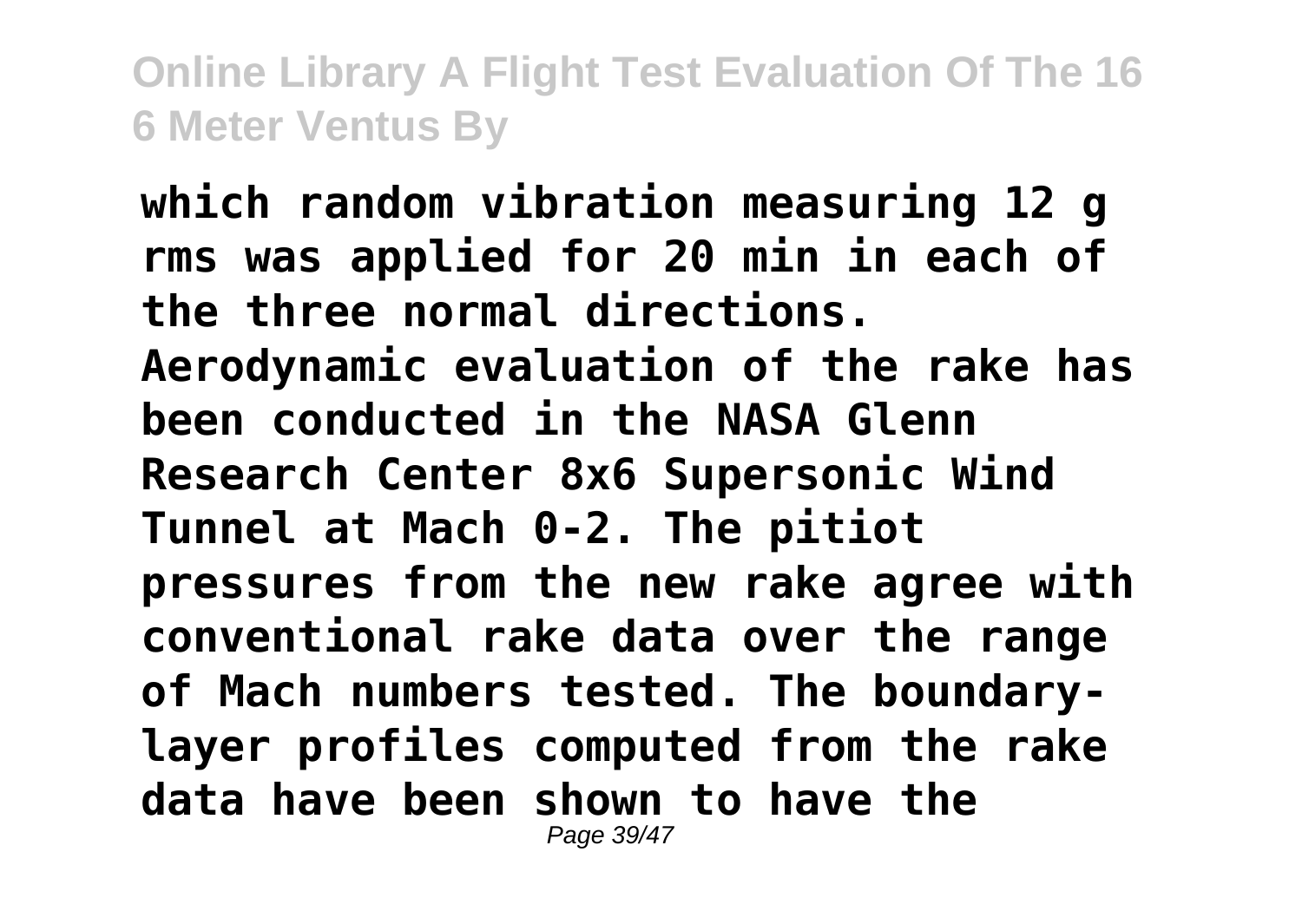**standard logarithmic-law profile. Skin friction values computed from the rake data using the Clauser plot method agree with the Preston tube results and the van Driest II compressible skin friction correlation to approximately plus/minus 5 percent. Flight Test Evaluation of a Scratch Strain Gage Subsonic Flight Test Evaluation of a Performance Seeking Control Algorithm on an F-15 Airplane** Page 40/47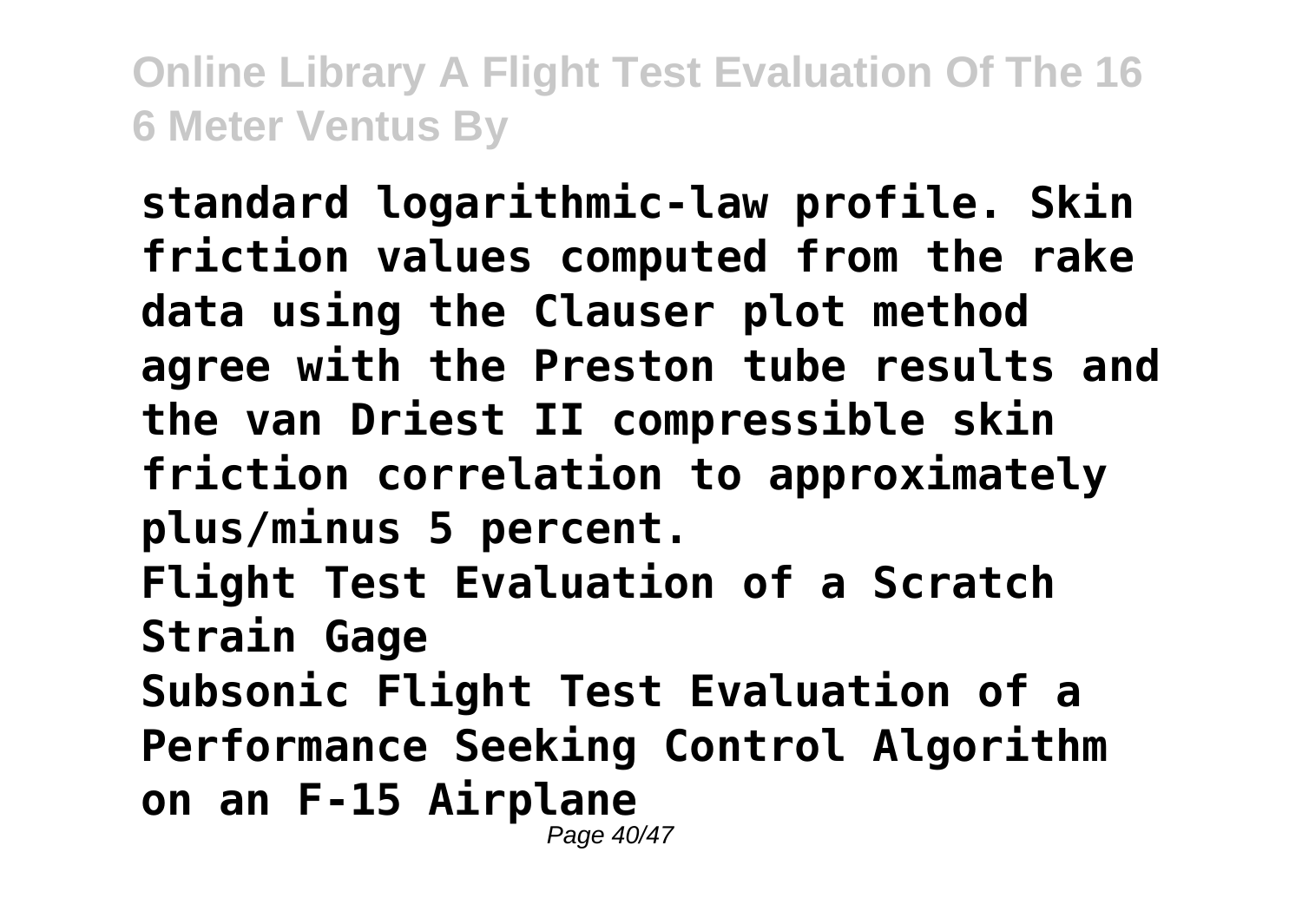## **Introduction to Flight Testing Flight Test Technique for Evaluation of Gust Load Alleviation Analysis Methodology**

*A flight test evaluation of the Whittaker A/A24U-6 Structural Loads Data Recording System was conducted to determine the capability of the recorder to acquire flight loads data for use in the Air Fore Structural Integrity Program. The system consists of a small, eight-channel, airborne, digital tape recorder; a magnetic tape magazine; and a ground playback converter. A 24-flight*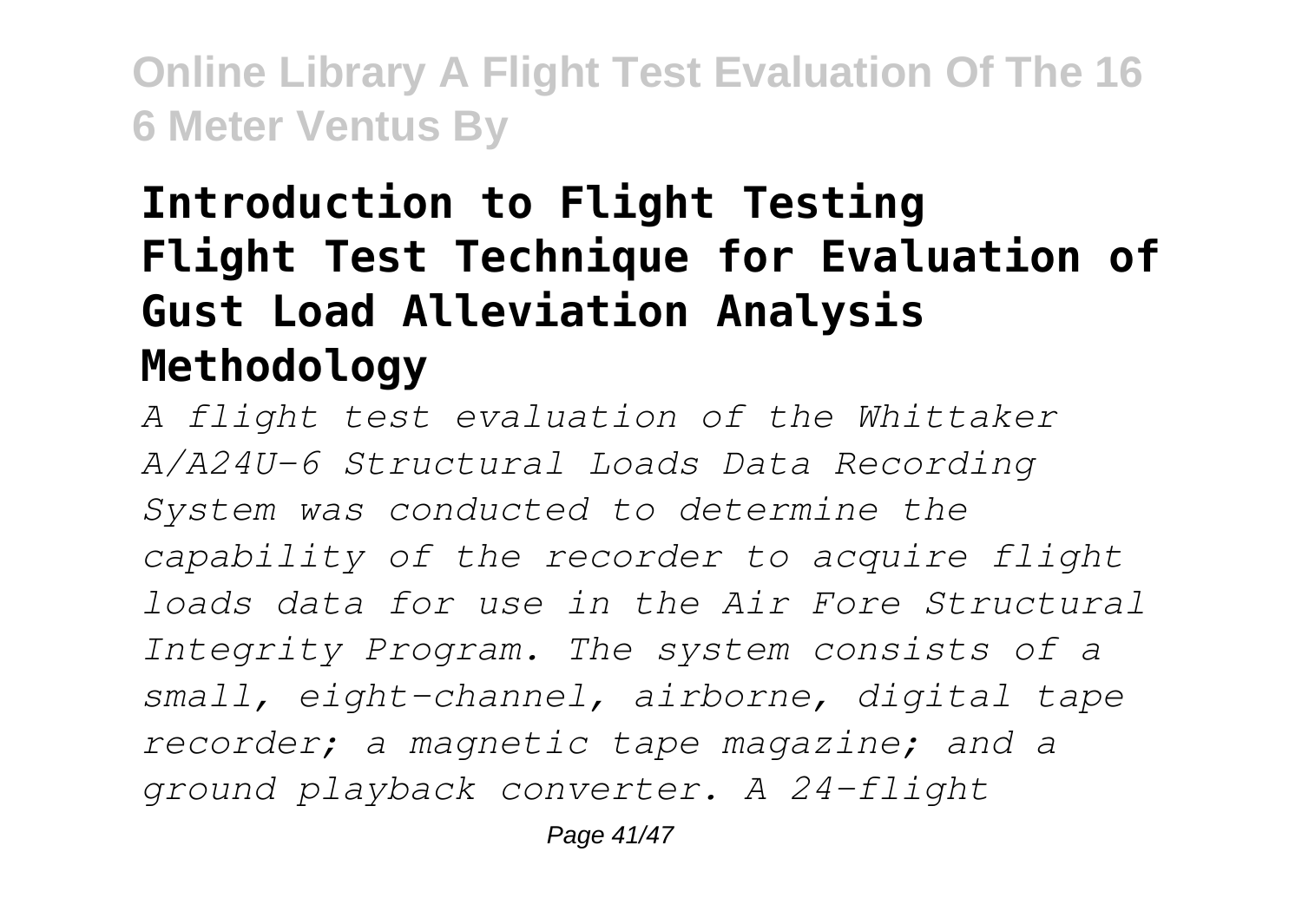*evaluation program was conducted using an F-102 aircraft to acquire a nominal sample of VGH flight loads data. Measurements of identical acceleration peaks were successfully correlated on both systems by signals from a precise, master, timereference source recorded by both systems. The Whittaker system was found to be a reliable means of recording both 6 cps and 12 cps vertical acceleration data. Comparisons of acceleration frequency distributions indicated that those data obtained from the Whittaker recorder had essentially the same distribution function as data obtained* Page 42/47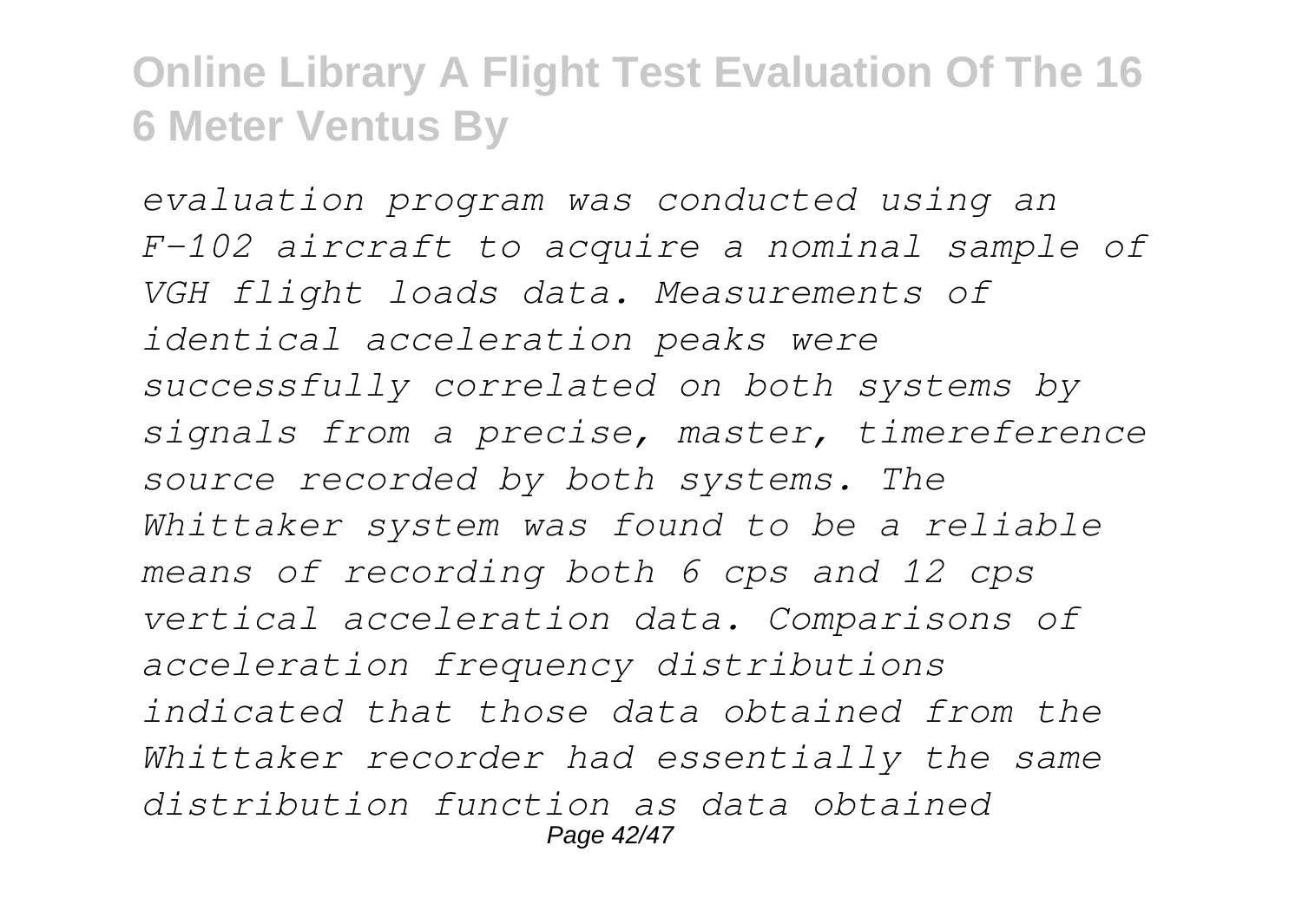*simultaneously by the oscillograph recorder. Pressure transducers used to measure airspeed and altitude were judged to be less accurate and less reliable than the rest of the Whittaker system. It is concluded that overall system accuracy can be increased by increasing the digital count of the acceleration, airspeed, and altitude measurements to seven digital bits. (Author). A seventy hour flight test program was accomplished to determine the suitability and accuracy of a low cost Omega navigation receiver in a general aviation aircraft. An analysis was made of signal availability in* Page 43/4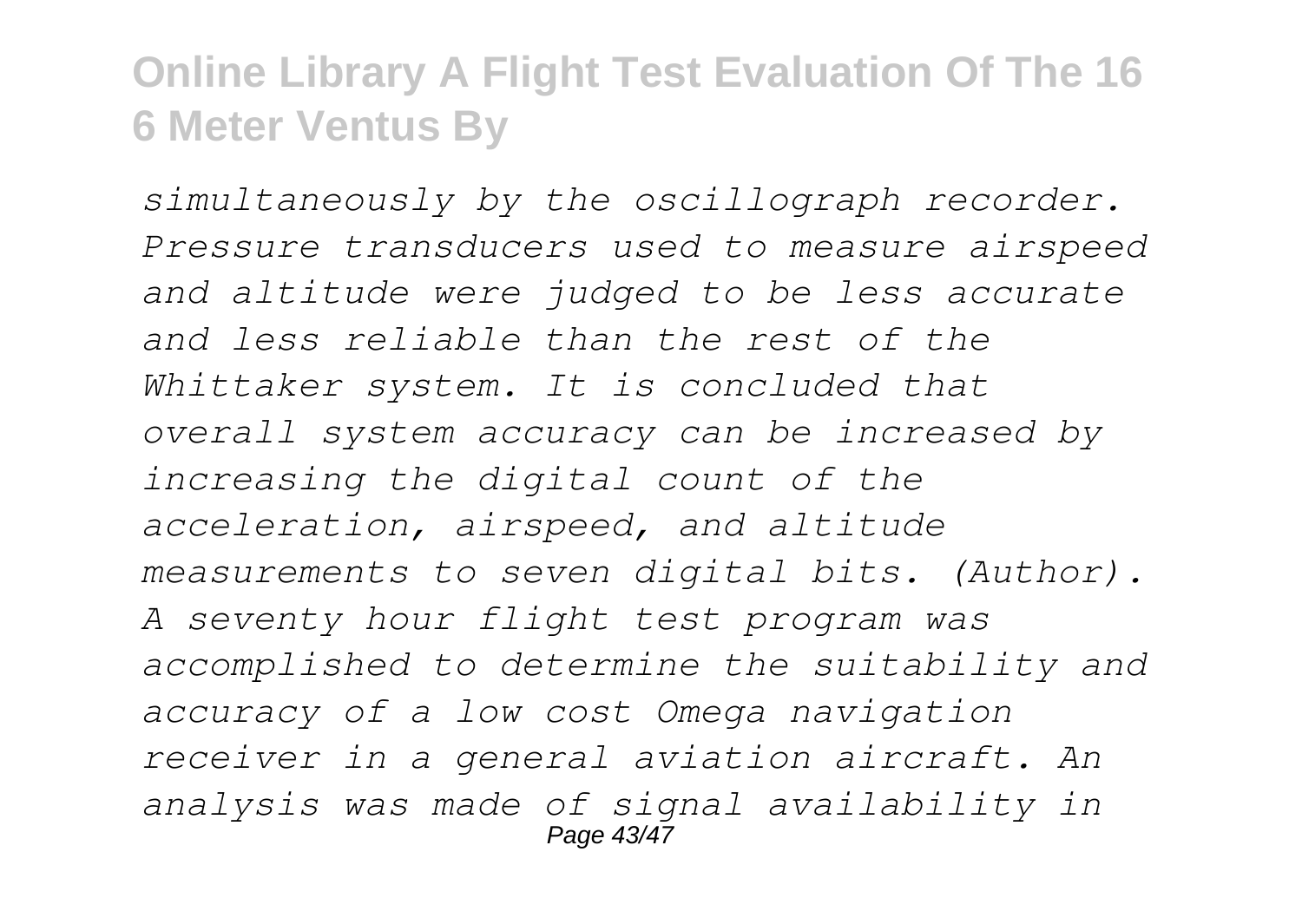*two widely separated geographic areas. Comparison was made of the results of these flights with previous work focused on VOR/ DME. Conclusions are drawn from the test experience that indicate developmental system improvement is necessary before a competent fail safe or fail soft area navigation system is offered to general aviation.*

*Test flights were conducted to evaluate the capability of Differential Global Positioning System (DGPS) to provide the accuracy and integrity required for International Civil Aviation Organization (ICAO) Category (CAT) III precision approach and landings. These* Page 44/47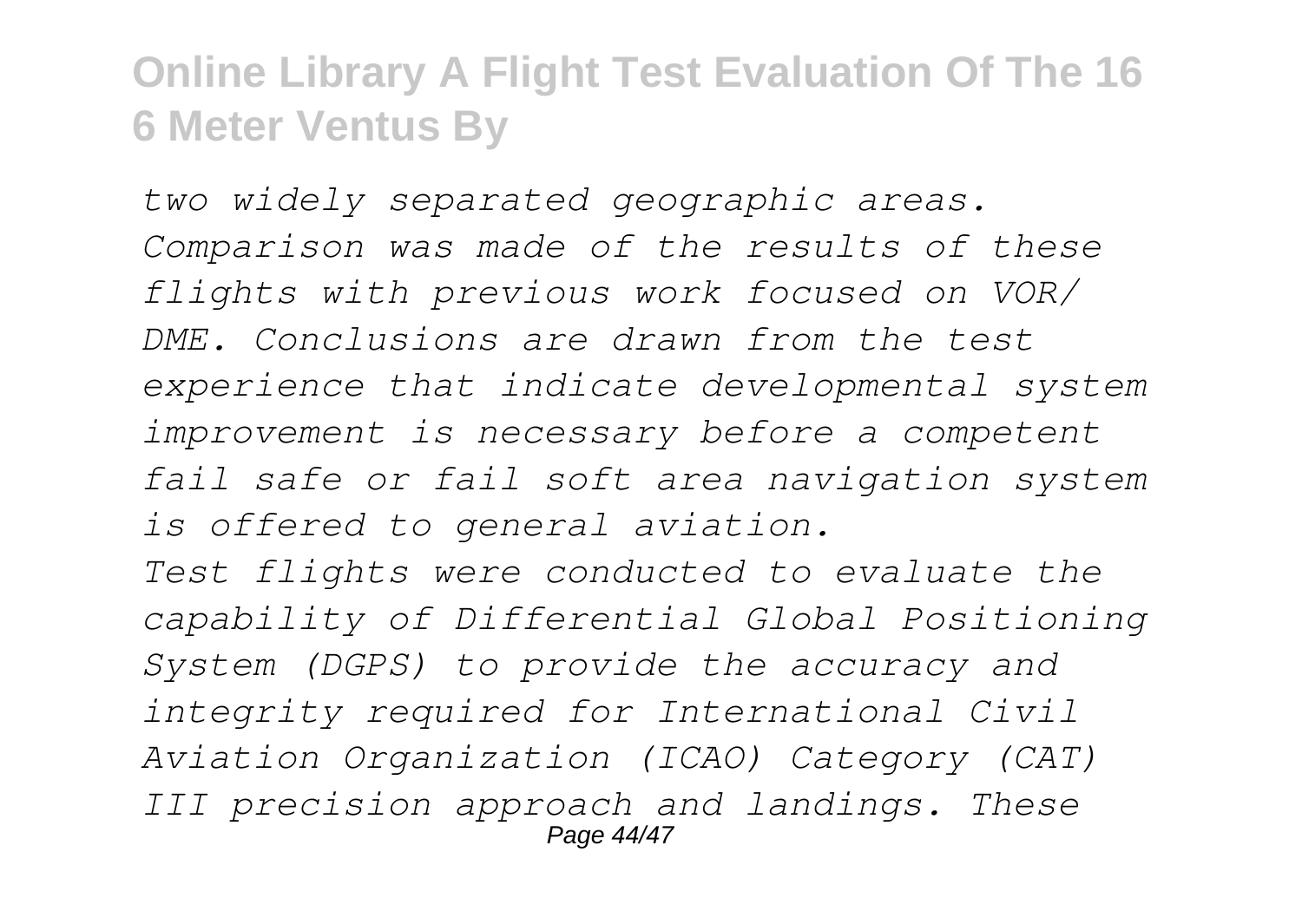*test flights were part of a Federal Aviation Administration (FAA) program to evaluate the technical feasibility of using DGPS based technology for CAT III precision approach and landing applications. An IAI Westwind 1124 aircraft (N24RH) was equipped with DGPS receiving equipment and additional computing capability provided by E-Systems. The test flights were conducted at NASA Ames Research Center's Crows Landing Flight Facility, Crows Landing, California. The flight test evaluation was based on completing 100 approaches and landings. The navigation sensor error accuracy requirements were based* Page 45/47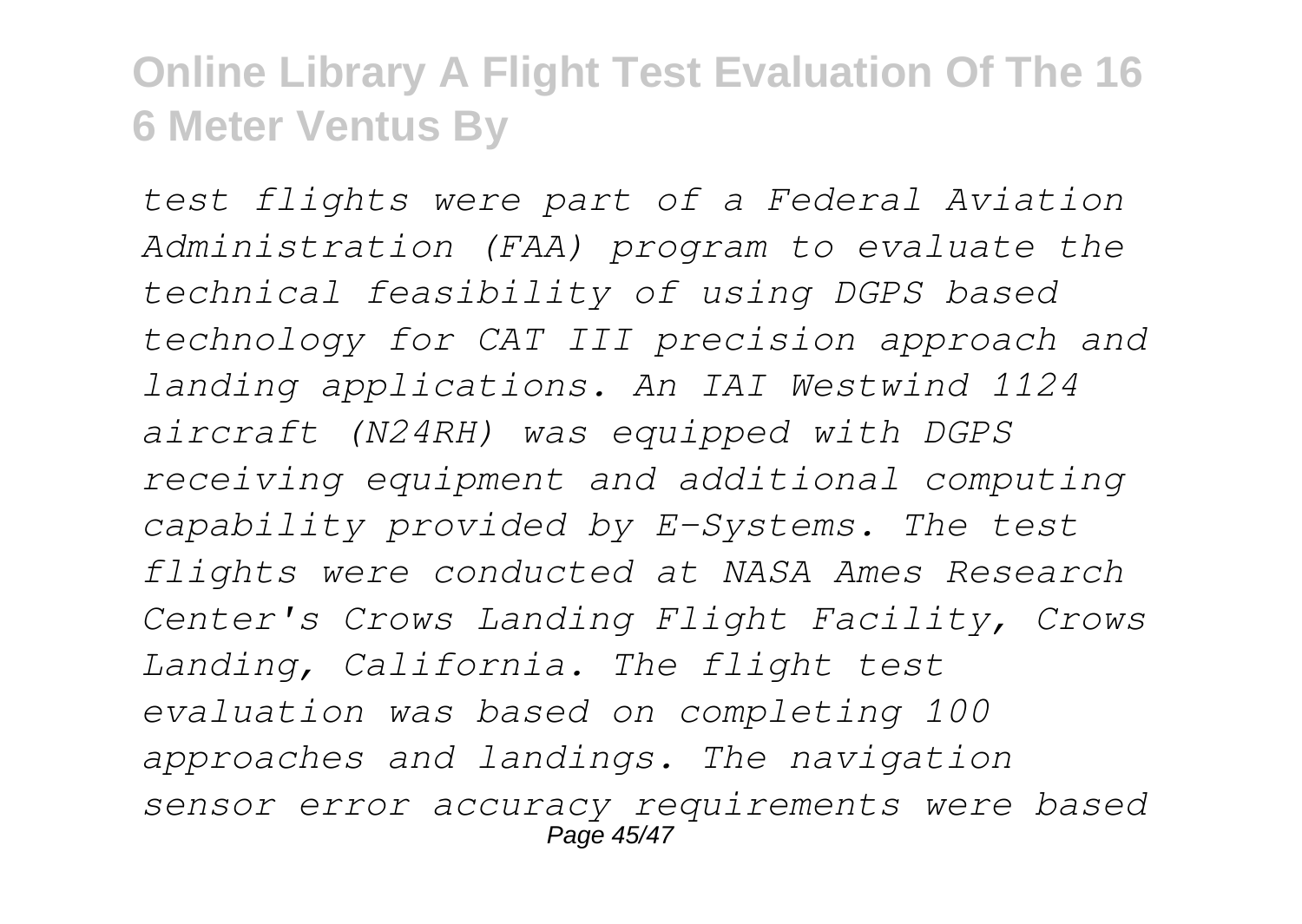*on ICAO requirements for the Microwave Landing System (MLS). All of the approaches and landings were evaluated against ground truth reference data provided by a laser tracker. Analysis of these approaches and landings shows that the E-Systems DGPS system met the navigation sensor error requirements for a successful approach and landing 98 out of 100 approaches and landings, based on the requirements specified in the FAA CAT III Level 2 Flight Test Plan. In addition, the E-Systems DGPS system met the integrity requirements for a successful approach and landing or stationary trial for all 100* Page 46/47